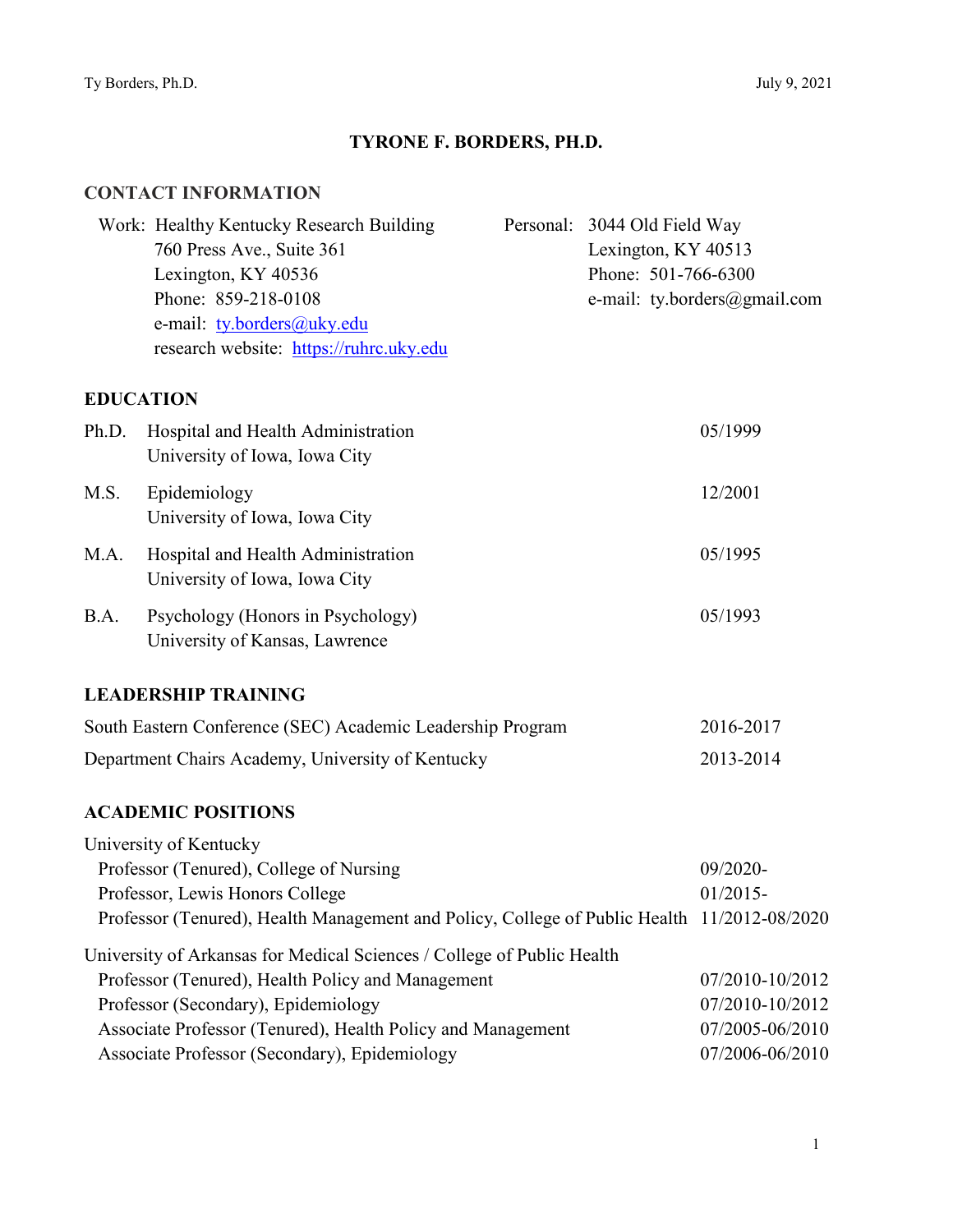| Ty Borders, Ph.D.                                                                                                                                                                        | July 9, 2021                       |
|------------------------------------------------------------------------------------------------------------------------------------------------------------------------------------------|------------------------------------|
| University of North Texas Health Science Center / School of Public Health<br>Associate Professor, Health Management and Policy                                                           | 08/2004-07/2005                    |
| Texas Tech University Health Sciences Center / School of Medicine<br>Assistant Professor, Health Services Research<br>Adjunct Assistant Professor, MBA in Health Organization Management | 06/1999-08/2004<br>06/1999-08/2004 |
| <b>ADMINISTRATIVE POSITIONS</b>                                                                                                                                                          |                                    |
| University of Kentucky / College of Public Health<br>Chair, Department of Health Management and Policy                                                                                   | 11/2012-07/2016                    |
| University of Arkansas for Medical Sciences / College of Public Health<br>Director, Ph.D. in Health Systems Research Program                                                             | 12/2010-08/2012                    |
| Texas Tech University Health Sciences Center / School of Medicine<br>Chief, Division of Health Services Research<br>Director, M.S. in Health Services Research Program                   | 04/2003-08/2004<br>07/2002-08/2004 |
| <b>OTHER PROFESSIONAL EXPERIENCE</b>                                                                                                                                                     |                                    |
| Research Associate, Wellmark Blue Cross and Blue Shield                                                                                                                                  | 05/1995-08/1996                    |
| Administrative Intern, Kameda Medical Center, Kamagowa City, Japan                                                                                                                       | Summer 1994                        |
| <b>HONORS AND AWARDS</b>                                                                                                                                                                 |                                    |
| Outstanding Alumni Award for Career Achievement<br>University of Iowa College of Public Health                                                                                           | 2020                               |
| Kentucky Colonel, Commissioned by Governor Matthew Bevin                                                                                                                                 | 2016                               |
| Excellence in Writing Award<br>University of Kentucky Department of Writing and Rhetoric                                                                                                 | 2015                               |
| Delta Omega Public Health Honor Society                                                                                                                                                  | 2013                               |
| Faculty Award for Excellence in Research<br>University of Arkansas for Medical Sciences College of Public Health                                                                         | 2011                               |
| Fellow, American College of Epidemiology                                                                                                                                                 | 2007                               |
| Exceptional Reviewer, Medical Care                                                                                                                                                       | 2006; 2008                         |
| Teacher of the Year Nominee<br>Texas Tech University Health Sciences Center School of Medicine                                                                                           | 2001                               |
| 3rd Place, American Academy of Medical Administrators Paper Competition                                                                                                                  | 1995                               |
| Golden Key National Honor Society                                                                                                                                                        | 1993                               |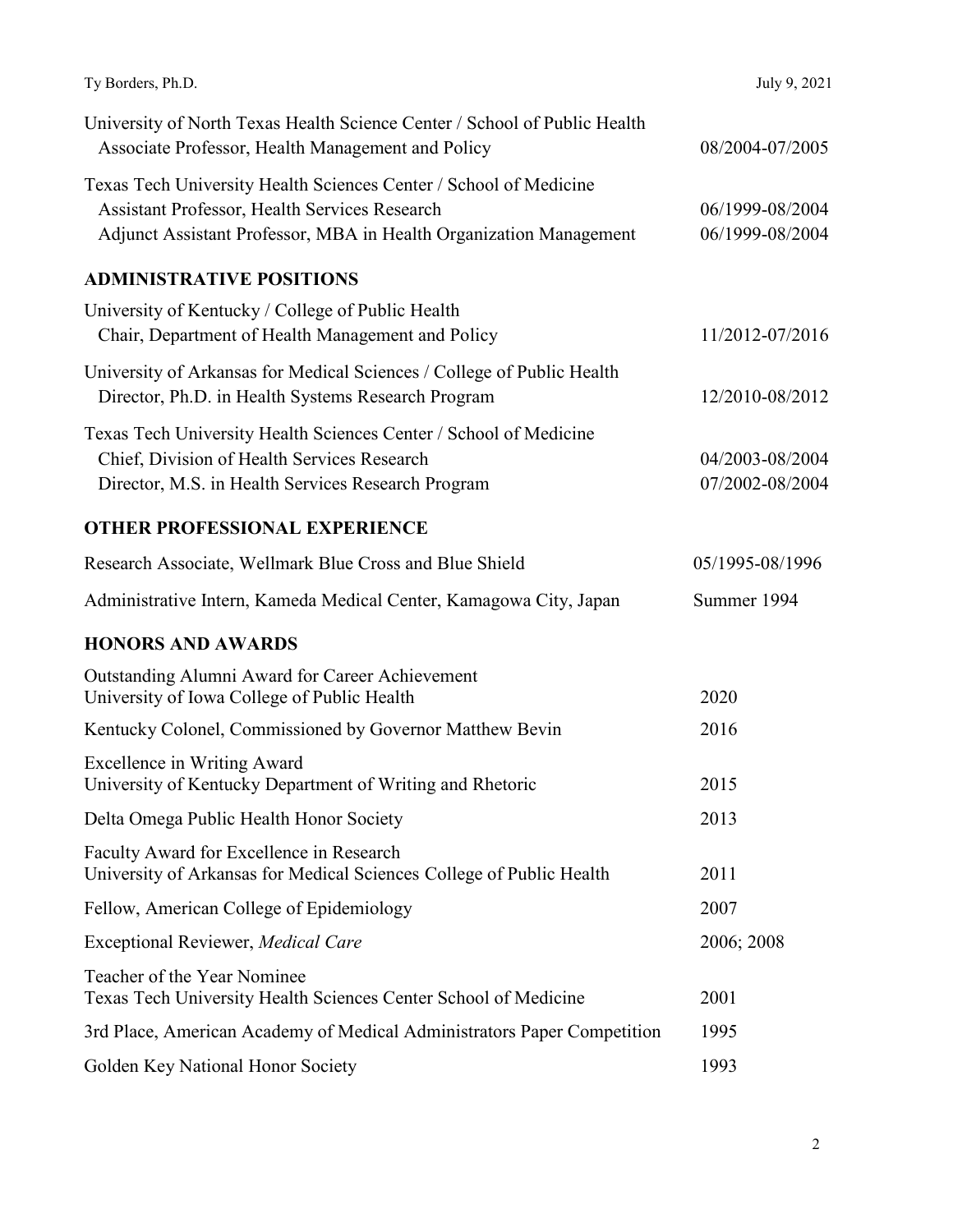### **PEER-REVIEWED GRANTS**

### **CURRENT**

| Rural and Underserved Health Research Center (Renewal)                                         | 09/01/20-08/31/24       |
|------------------------------------------------------------------------------------------------|-------------------------|
| U1CRH30041 (Borders)                                                                           |                         |
| Federal Office of Rural Health Policy / HRSA                                                   | \$2,800,000 total costs |
| Goals: To conduct health services and policy research with a focus on underserved rural areas. |                         |
| Role: P.I.                                                                                     |                         |

### **UNDER REVIEW**

*Clinician and Patient Experiences with COVID-19 Induced Rapid Transitions to Telehealth for Opioid Use Disorder Treatment* 12/01/20-11/30/22 NIDA (Borders and Zaller)  $$432.861$  total costs Goals: To describe rural primary care clinicians' and patients' experiences transitioning to telehealth. Role: Multiple P.I.

*Disparities in Guideline-Compliant Care Receipt and Outcomes* 09/01/21-08/31/25 *among Medicaid Patients with Diabetes in the Diabetes Belt* \$2,413,925 total costs NIDDK (Sohn, PI)

Goals: To quantify disparities in the receipt of guideline-compliant care (GCC) among Medicaid enrollees in the Diabetes Belt and examine how GCC affects diabetes outcomes and costs of care. Role: Co-I

*Rural Analysis for Policy, Innovation, and Decision-Making (RAPID)* 07/01/21-06/30/26 Federal Office of Rural Health Policy / HRSA (Borders and Talbert) \$2,894,757 total costs Goals: To conduct research that informs health policy makers, managers, and professionals about rural/urban differences in the financing, organization, delivery, and quality of health services. Role: Multiple P.I.

*Rural and Urban Adolescent and Young Adult Cancer Survivors: Health Care Access, Behaviors, and Outcomes* 07/01/21-06/30/26 NCI (Borders and Stapleton) \$2,921,071 total costs Goals: This study will characterize health care use, survivorship care needs, health behaviors, and physical and mental health outcomes and their determinants among rural and urban AYA survivors. We will conduct a longitudinal cohort study of 600 rural and urban AYA cancer survivors recruited from the Kentucky Cancer Registry. Role: Multiple P.I. **COMPLETED** 

*Influences Upon the Decision to Adopt Office-Based Buprenorphine* 06/15/18-05/31/21 (NCE) *Treatment in Rural Settings* 1R21DA045233-01 (Drummond and Zaller, MPIs) \$426,039 total costs NIDA

Goals: To examine the range of influences upon primary care providers' decisions to obtain a waiver to prescribe buprenorphine as well as the barriers and facilitators to providing buprenorphine treatment. Role: Co-I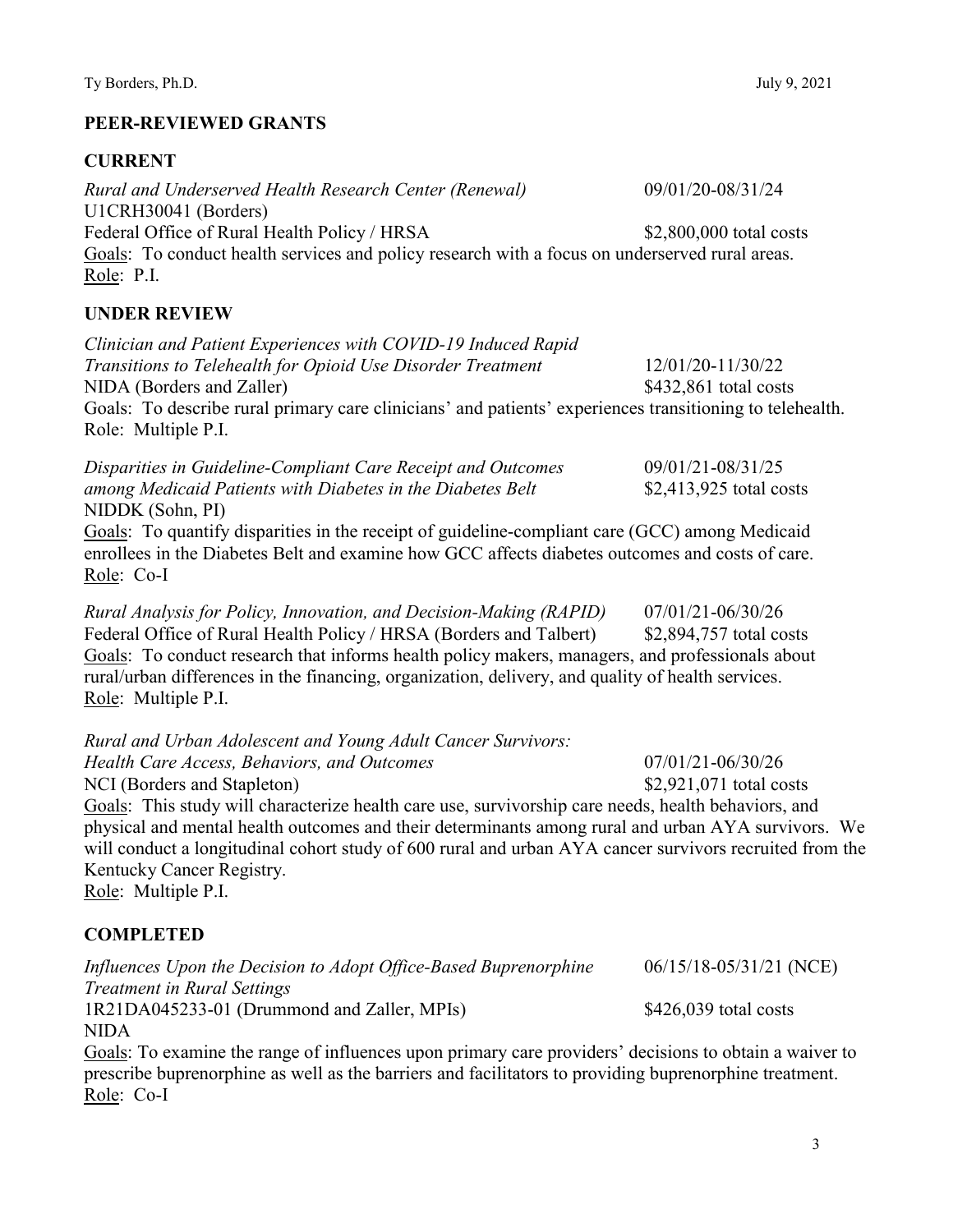*Rural and Underserved Health Research Center* 09/01/16-08/31/20 U1CRH30041 (Borders) HRSA Federal Office of Rural Health Policy \$2.8 million total costs Goals: To conduct health services and policy research with a focus on underserved rural areas. *Note: the proposal received a perfect "100" review score*. Role: P.I. *Prescription Drug Overdose: Boost for State Prevention* CE14-1404 (Bunn, PI) 10/01/14-09/30/16 Centers for Disease Control and Prevention \$362,000/year direct costs Goals: To enhance and evaluate Kentucky's Prescription Drug Monitoring Program. Role: Co-I *Rural and Urban African American Cocaine Users' Perceived Need for Care* 1R01DA026837 (Borders) 07/01/10-06/30/14 NIDA  $$1,508,118$  total costs Goals: Investigated rural/urban differences in African American cocaine users' perceived need for and access to drug abuse treatment and HIV testing. *Note: the proposal received a perfect "10" NIH score.* Role: P.I. *Longitudinal Trends in Alcohol Use and AUDs among Rural Stimulant Users* 1R03AA017928 (Borders) 07/01/09-06/30/11  $NIAAA / NIH$   $$145,000$  total costs Goals: Investigated longitudinal trajectories of alcohol use among a population-based cohort of rural cocaine and methamphetamine users who were not receiving substance use treatment. Role: P.I. *The Influence of Health Attitudes and Health Status on Ethnic/Racial Disparities in Consumer Assessments of Health Care* Grant ID 63834 (Borders) 02/15/08-02/14/09 Robert Wood Johnson Foundation (RWJF)  $$66,431$  total costs Goals: Investigated mediate ethnic/racial differences in consumers' assessments of their care. Role: P.I. *Establishing an Exploratory NCMHD Research Center of Excellence in Arkansas* P20 MD002329 (Raczynski) 10/01/07-05/31/12 NCMHD / NIH  $$6,463,855$  total costs Goals: Developed research to improve access to healthcare programs among racial minorities. Role: Co-I during project years 1, 2, and 5. *Disparities in Asthma among Elderly in West Texas*  1RO3AG020986 (Arif) 07/01/03-06/30/05 National Institute on Aging / NIH  $$50,000$  direct costs Goals: Investigated the epidemiology of asthma and asthma-specific HRQL among elderly persons. Role: Co-I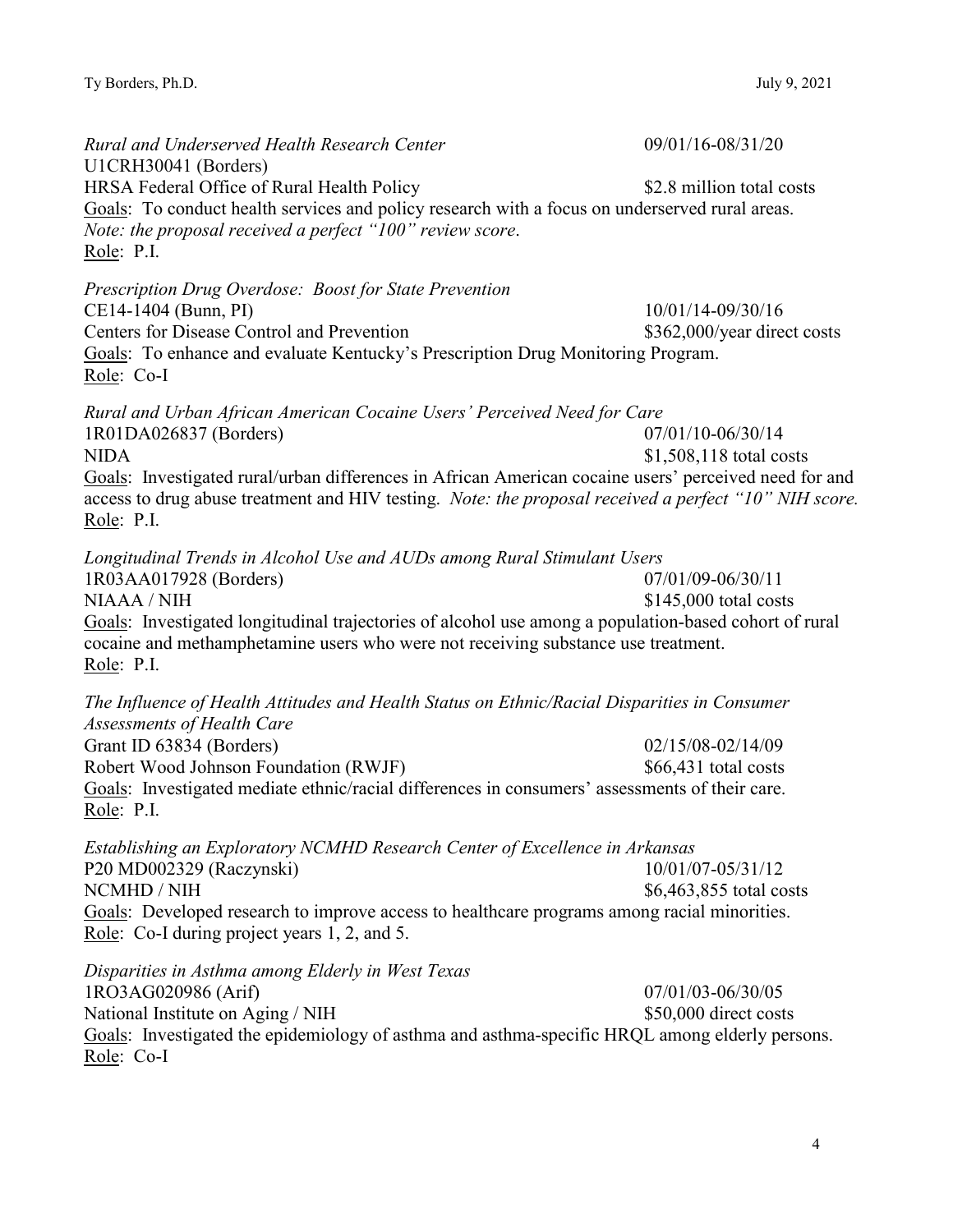Ty Borders, Ph.D. July 9, 2021

*Public Health-Medicine on the Texas-Mexico Border* 10/01/03-09/30/04 CDC and Association of American Medical Colleges (Williams) \$50,000 total costs Goals: Developed an electronic-based course on Population Medicine for 1st year medical students. Role: Co-I

*Hispanic and Rural Elders' Satisfaction with Health Care* 

R03 HS11606 (Borders) 09/01/01-11/30/02 AHRQ \$99,968 total costs Goals: Examined Hispanic/non-Hispanic and rural/urban disparities in older persons' assessments of their health care as measured by the Consumer Assessments of Health Plans instrument. Role: P.I.

## **OTHER GRANTS AND CONTRACTS**

### **CURRENT**

*Disparities in the Receipt of Guideline-Compliant Care and Outcomes* 07/01/20 - 06/30/22 *in Kentucky Medicaid Enrollees with Diabetes* (Sohn, PI) Kentucky Medicaid / State University Partnership Program Goals: To examine disparities in the receipt of recommended preventive services. Role: Co-I

## **COMPLETED**

*Quality of Medication Assisted Treatment for Opioid Use Disorder* 09/01/16-06/30/17 (Borders) Kentucky Medicaid / State University Partnership Program \$149,382 total costs Goals: Investigated frequency and quality of medication assisted treatment for opioid use disorder. Role: P.I. *Texas Tech Institute for Diabetes Prevention and Control* 75/CCH620020 (Pence) 09/01/02-08/09/03 CDC SA93,941 total costs Goals: Expanded the research institution's infrastructure to conduct diabetes-focused HSR. Role: Co-I and Chief Research Advisor *Wave 4 of the Texas Tech 5000 Survey* 90AM2378 (Borders and Xu) 01/01/03-08/31/03 U.S. Administration on Aging / DHHS  $$50,000$  direct costs Goals: Investigated rural/urban and Hispanic/non-Hispanic disparities in women's perceived need for and access to cancer prevention services. Role: Co-P.I. *Childhood Health and Diabetes Risk Factor Survey* H75/CCH620020 (Rohrer) 08/01/01-08/09/03 CDC \$280,033 direct costs Goals: Conducted a population-based survey of 6,000 parents in Texas with a focus on rural/urban and Hispanic/non-Hispanic disparities in children's health and health care needs. Role: Co-I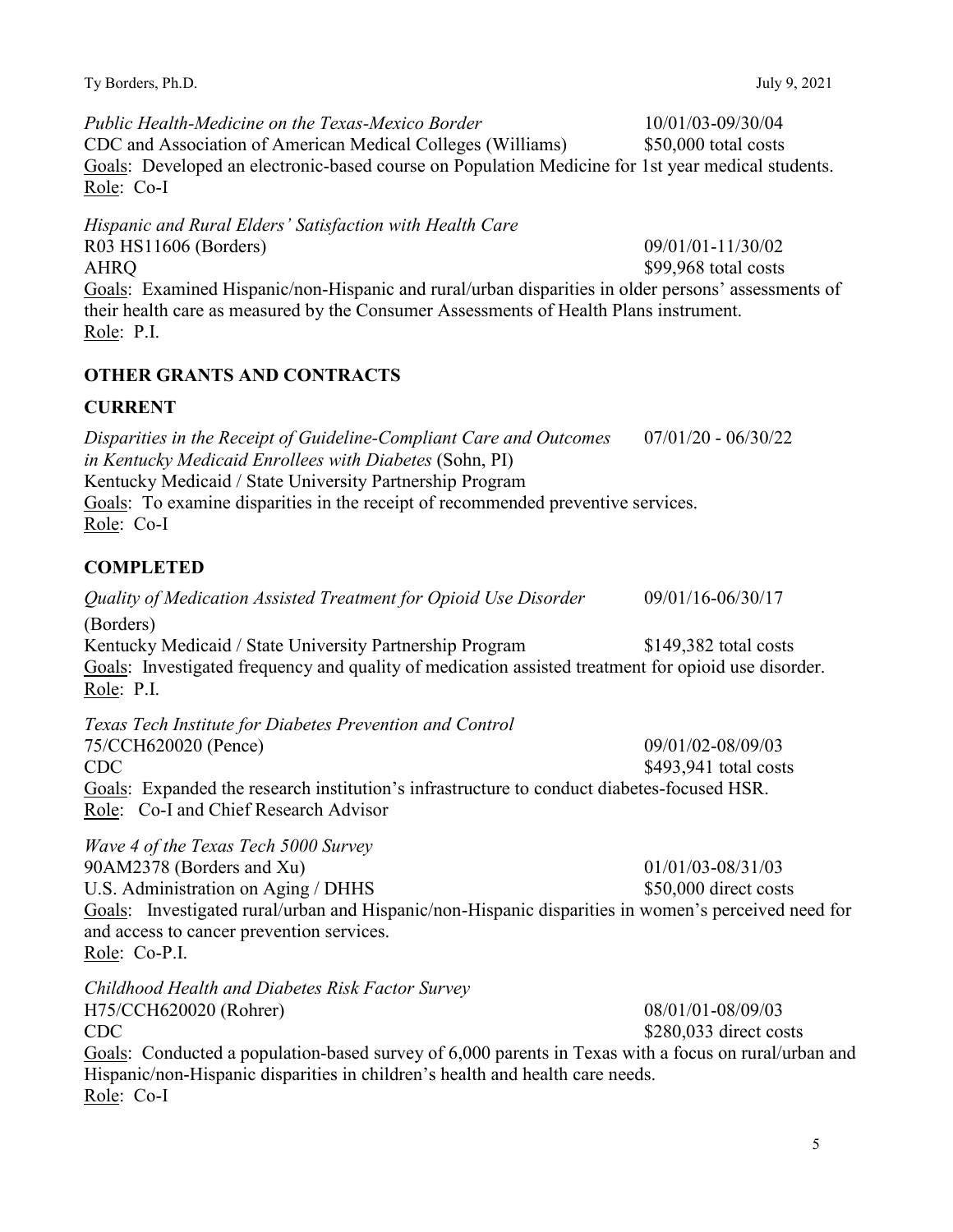*The Texas Tech 5000 Survey: Waves 1-3* 90AM2378 (Rohrer) 09/01/00-08/31/02 U.S. Administration on Aging / DHHS \$826,448 direct costs Goals: Conducted a longitudinal survey of 5,000 older persons in Texas to investigate rural/urban and Hispanic/non-Hispanic disparities in health, health care access, and health care quality. Role: Co-I

### **BIBLIOGRAPHY**

### **PEER-REVIEWED ARTICLES**

- 1. Peterson L, Morgan ZJ, **Borders TF**. Practice predictors of buprenorphine prescribing by family physicians. *Journal of the American Board of Family Medicine* 2020;33(1):118-23.
- 2. Hilsenrath PE, **Borders TF**. Ethics and economics of the COVID-19 pandemic in the United States. *Health Services Research and Managerial Epidemiology* 2020;Sep 15;7:2333392820957661.
- 3. Bennet KJ, **Borders TF**, Holmes MG, Kozhimannil K, Ziller E. What is rural, anyway? *Health Affairs* 2019 38(12): 1985-1992.
- 4. Wen H, **Borders TF**, Cummings JR. Trends in buprenorphine prescriptions by physician specialty. *Health Affair*s 2019 38(1):24-28.
- 5. Wen H, Hockenberry JM, **Borders TF**, Druss BG. Impact of the ACA Medicaid expansions on the utilization of Buprenorphine for opioid use disorder treatment. *Medical Care* 2017;55(4):336- 341.
- 6. Branham DK, **Borders TF**, Stewart KE, Curran GM, Booth BM. Acceptability of HIV testing sites among rural and urban African Americans who use cocaine. *AIDS and Behavior* 2017;21(2):576-86.
- 7. Wen H, Druss BG, **Borders TF**.Number of Medicaid prescriptions grew, drug spending was steady in Medicaid expansion states. *Health Affairs* 2016;35(9):1604-7.
- 8. Zaller ND, Cheney AM, Curran GM, Booth BM, **Borders TF**. The criminal justice experience of African American cocaine users in Arkansas. *Substance Use and Misuse* 2016;51(12):1566-76.
- 9. Cheney AM, Booth BM, Curran GM, **Borders TF**. The role of social capital in African Americans' attempts to reduce and quit cocaine use. *Substance Use and Misuse* 2016;51(6):777-787.
- 10. **Borders TF**, Booth BM, Curran GM. African American cocaine users' preferred treatment site: Variations by rural/urban residence, stigma, and treatment effectiveness. *Journal of Substance Abuse Treatment* 2015;50:26-31.
- 11. **Borders TF**, Booth BM, Stewart KE, Cheney AM, Curran GM. Rural/urban residence, access, and perceived need for treatment among African American cocaine users. *Journal of Rural Health* 2015:31(1):98-107.
- 12. Wright PB, Booth BM, Curran GM, **Borders TF**, Ounpraseuth ST, Stewart KE.Correlates of HIV testing among rural African American cocaine users. *Research in Nursing and Health* 2014;37:466- 477.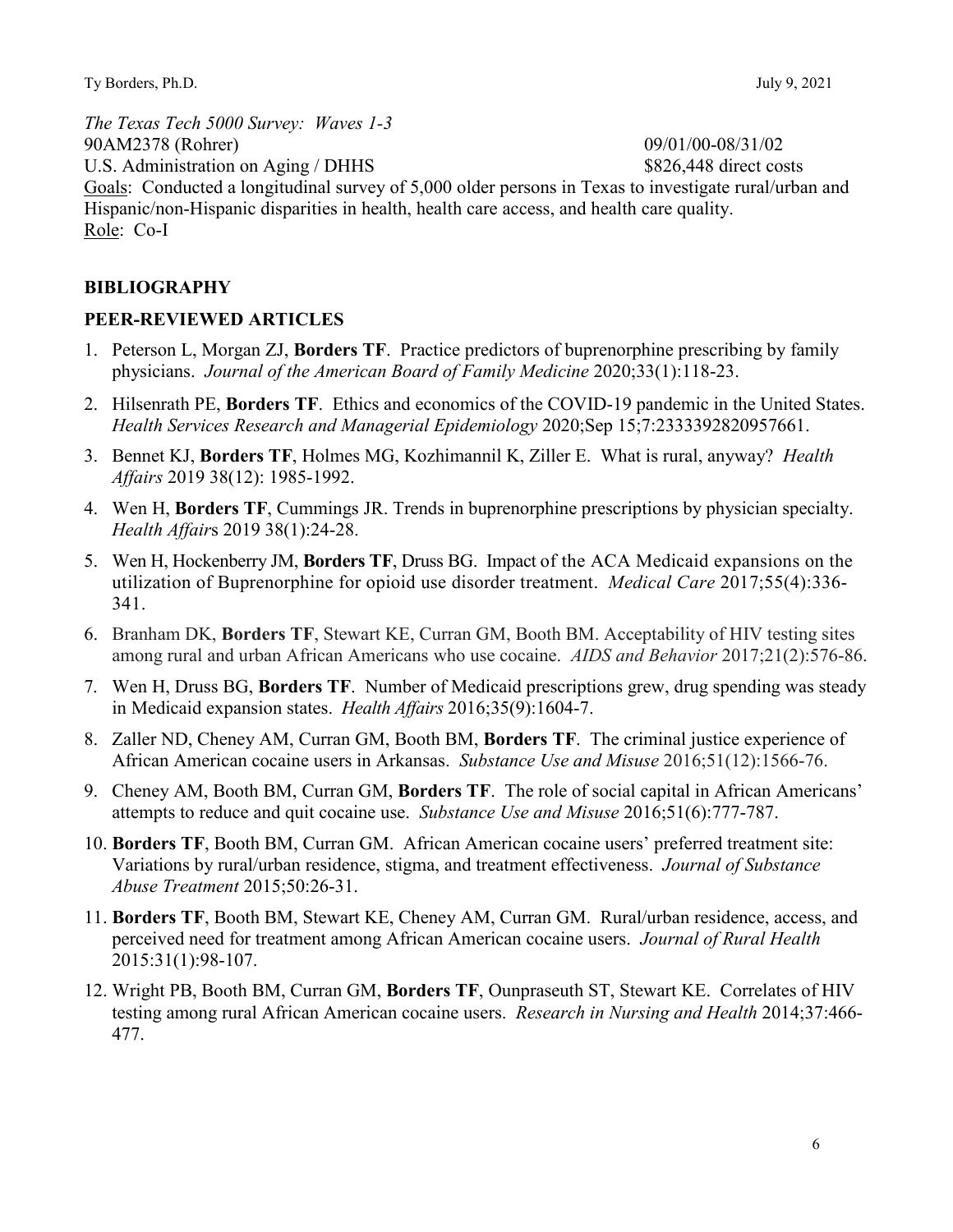- 13. Booth BM, Stewart KE, Cheney AM, Curran GM, **Borders TF.** Beliefs and attitudes regarding drug treatment: Application of the Theory of Planned Behavior in African American cocaine users. *Addictive Behaviors* 2014;39(10):1441-1446.
- 14. Cheney AM, Curran GM, Booth BM, Sullivan KE, Stewart KE, **Borders TF**. The religious and spiritual dimension of cutting down and stopping cocaine use: A qualitative exploration among African Americans in the South. *Journal of Drug Issues* 2014;44(1):94-113.
- 15. **Borders TF**, Booth BM, Stewart KE, Wright PB, Leukefeld C, Falck RS, Carlson RS. Risky sex in rural America: Longitudinal changes in a community-based cohort of methamphetamine and cocaine users. *American Journal on Addictions* 2013;22:535-542.
- 16. **Borders TF**, Booth BM. Stimulant use, religiosity, and the odds of developing or maintaining an alcohol use disorder over time. *Journal of Studies on Alcohol and Drugs* 2013;74:369-377.
- 17. Kramer TL, **Borders TF**, Tripathi S, Lynch C, Leukefeld C, Falck RS, Carlson RG, Booth BM. Physical victimization of rural methamphetamine and cocaine users. *Violence and Victims* 2012;27(1):109-124.
- 18. **Borders TF**, Booth BM. Stimulant use trajectories and the longitudinal risk of heavy drinking: Findings from a rural population-based study. *Addictive Behaviors* 2011;37(3):269-272.
- 19. **Borders TF**, Lensing S, Xu KT. Health confidence and racial and ethnic disparities in consumers' assessments of health care. *American Journal of Medical Quality* 2011;26(3):220-228.
- 20. **Borders TF**, Curran GM, Mattox R, Booth BM. Religiousness among at-risk drinkers: Is it protective against the development or maintenance of an alcohol use disorder? *Journal of Studies on Alcohol and Drugs* 2010;71(1):136-142.
- 21. **Borders TF**, Booth BM, Falck RS, Leukefeld C, Wang J, Carlson RG. Longitudinal changes in drug use severity and physical health-related quality of life among untreated stimulant users. *Addictive Behaviors* 2009;34:959-964.
- 22. **Borders TF**, Booth BM, Han X, Wright P, Leukefeld C, Falck R, Carlson R. Longitudinal changes in methamphetamine and cocaine use in untreated rural stimulant users: Racial differences and the impact of methamphetamine legislation. *Addiction* 2008;103:800-808.
- 23. Xu KT, **Borders TF**. Does being an immigrant make a difference in seeking physician services? *Journal of Health Care for the Poor and Underserved* 2008;19:380-390.
- 24. **Borders TF**, Booth BM. Research on rural residence and access to drug abuse services: Where are we and where do we go? *Journal of Rural Health* 2007;23:79-83.
- 25. Xu KT, **Borders TF**. Racial and ethnic disparities in the financial burden of prescription drugs among older Americans. *Journal of Health & Human Services Administration* 2007;30:28-49.
- 26. Zhang Y, **Borders TF**, Rohrer JE. Correlates of intent to seek unnecessary Pap tests among elderly women. *Women's Health Issues* 2007;17:351-359.
- 27. **Borders TF**, Booth BM. Rural, suburban, and urban variations in alcohol consumption in the U.S.: Findings from the National Epidemiologic Study on Alcohol and Related Conditions. *Journal of Rural Health* 2007;23:314-320.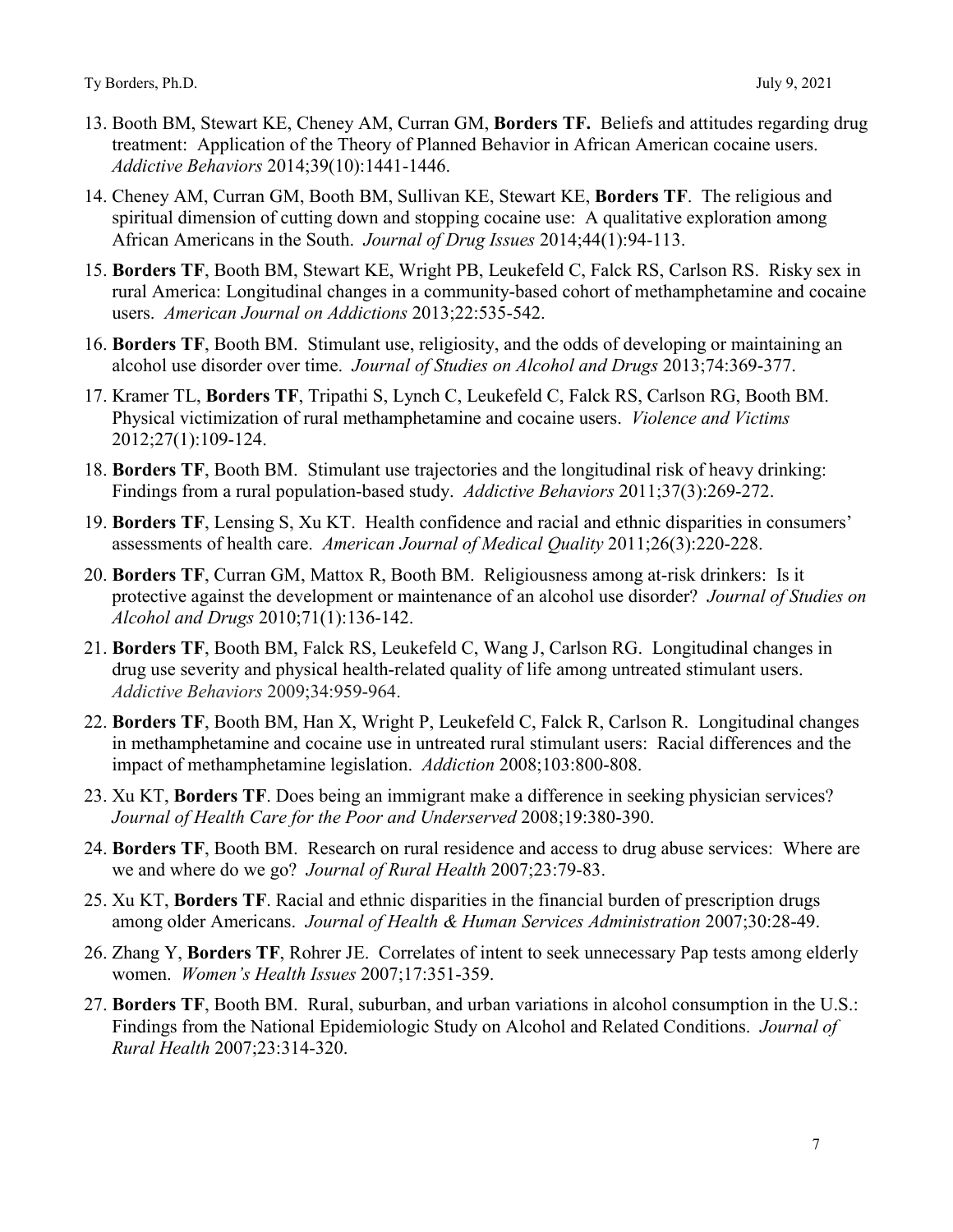- 28. Collins B, **Borders TF,** Tebrink K, Xu KT. Utilization of prescription medications and ancillary pharmacy services among rural elders in west Texas: Distance barriers and implications for telepharmacy. *Journal of Health & Human Services Administration* 2007;30:75-97.
- 29. Zhang Y, Rohrer JE, **Borders TF**, Farrell T. Patient satisfaction, self-rated health status and health confidence: An assessment of the utility of single-item questions. *American Journal of Medical Quality* 2007;22:42-49.
- 30. Sutkin G, Grant B, Irons BK, **Borders TF**. Opinions of West Texas pharmacists about emergency contraception. *Pharmacy Practice* 2006;4:151-155.
- 31. **Borders TF**, Rohrer JE, Cardarelli KM. Gender-specific disparities in obesity. *Journal of Community Health* 2006;31:57-68.
- 32. Kurian AK, **Borders TF**. Racial and ethnic differences in the effects of regular providers and selfmanagement education on diabetes preventive care. *Ethnicity & Disease* 2006;16:786-791.
- 33. **Borders TF**, Xu KT, Bacchi D, Cohen L, Sorelle-Miner D. College campus smoking policies and programs and students' smoking behaviors. *BMC Public Health* 2005;5:74.
- 34. Rohrer JE, **Borders TF**, Blanton J. Rural residence is not a risk factor for frequent mental distress: A behavioral risk factor surveillance survey. *BMC Public Health* 2005;5:46.
- 35. **Borders TF**, Xu KT, Kruse G, Heavner J. Patient involvement in medical decision-making and pain among elders: Physician or patient-driven? *BMC Health Services Research* 2005;5:4.
- 36. Collins B, **Borders TF**. Use of hospital services among older rural persons: A comparison of critical access hospitals and community hospitals. *Journal of Health & Human Services Administration* 2005;28:135-152.
- 37. Rohrer JE, **Borders TF**. Healthy skepticism. *Preventive Medicine* 2004;39:1234-1237.
- 38. **Borders TF**, Aday LA, Xu KT. Factors associated with health-related quality of life among an older population in a largely rural western region. *Journal of Rural Health* 2004;20:67-75.
- 39. **Borders TF**, Brannon-Goedeke A, Arif A, Xu KT. Parents' reports of children's medical care access: Are there Mexican-American vs. non-Hispanic white disparities? *Medical Care* 2004;42(9):884-892.
- 40. **Borders TF**. Rural community-dwelling elders' reports of access to care: Are there Hispanic vs. non-Hispanic white disparities? *Journal of Rural Health* 2004;20:210-220.
- 41. Xu KT, **Borders TF**, Arif AA. Ethnic differences in parents' perception of participatory decisionmaking style of their children's physicians. *Medical Care* 2004;42:328-335.
- 42. **Borders TF**, Rohrer JE, Xu KT, Smith DR. Older persons' evaluations of health care: The effects of medical skepticism and worry about health. *Health Services Research* 2004;39:35-52.
- 43. Arif AA, Venati G, **Borders TF**, Rohrer JE. Correlates of physician visits among children and adolescents in west Texas: Effects of hyperglycemia symptoms. *Journal of Rural Health* 2004;20:296-300.
- 44. Arif AA, **Borders TF**, Patterson PJ, Rohrer JE, Xu KT. Prevalence and correlates of pediatric asthma and wheezing in a largely rural USA population. *Journal of Pediatrics & Child Health*  2004;40:189-194.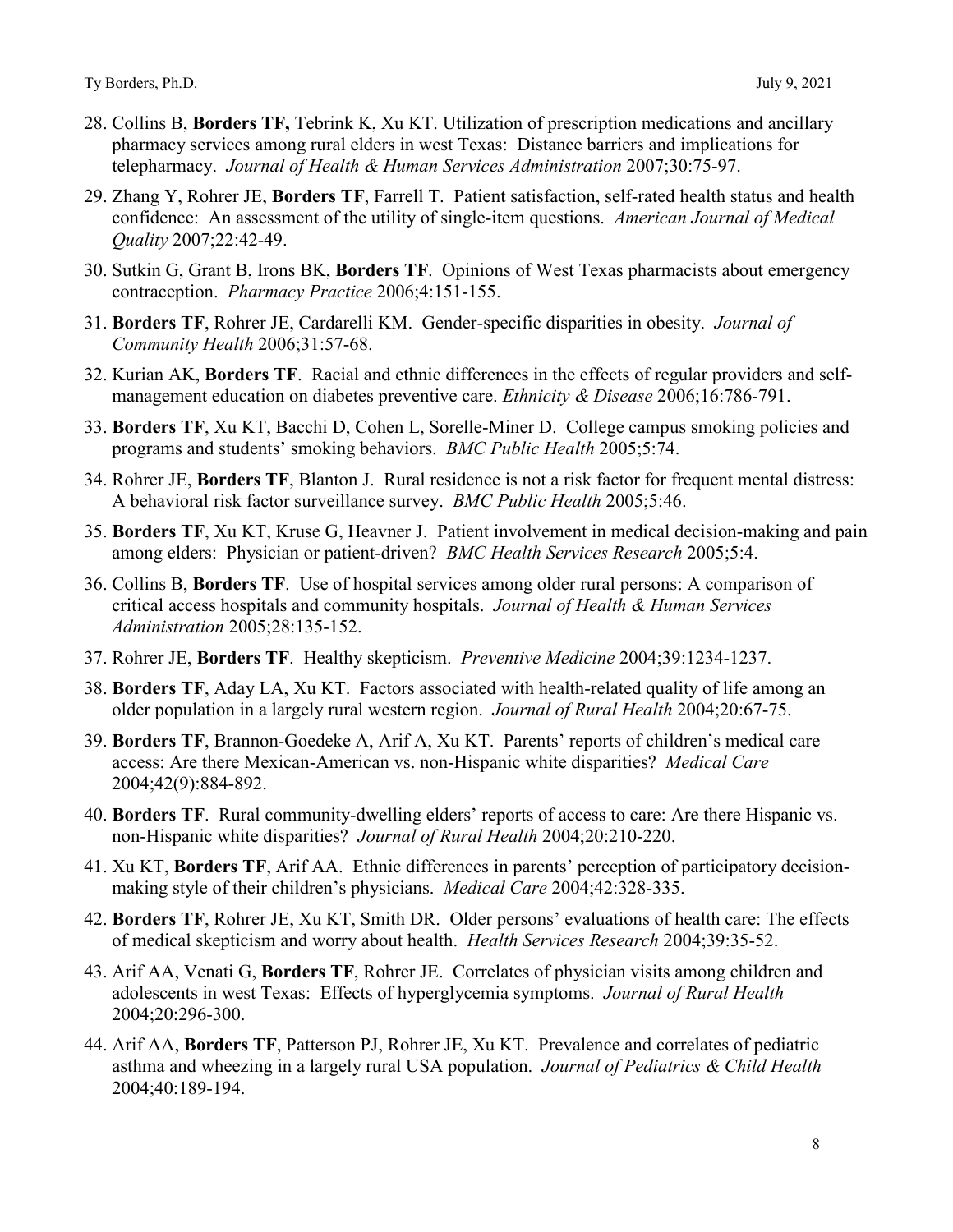- 45. Rohrer JE, Kruse G, **Borders TF**, Kupersmith, J. Realized access to physician services among the elderly in West Texas. *Journal of Rural Health* 2003;19:72-78.
- 46. Xu KT, **Borders TF**. Gender, health, and access to medical care among adults in the United States. *American Journal of Public Health* 2003;93:1076-1079.
- 47. **Borders TF**, Warner R, Sutkin G. Satisfaction with health care and cancer screening practices among women in a largely rural region of West Texas. *Preventive Medicine* 2003;36:652-658.
- 48. Xu KT, **Borders TF**. Characteristics of rural elderly persons who bypass local pharmacies. *Journal of Rural Health* 2003;19:156-164.
- 49. Arif AA, Patterson PJ, **Borders TF**, Shah SM. 2003. The epidemiology of unintentional non-fatal injuries among children in the South Plains/Panhandle region of Texas. *Texas Journal of Rural Health* 2003;21:31-41.
- 50. Xu KT, Rohrer JE, **Borders TF**. The impact of managed care and practice size on primary care physicians' perceived ability to refer. *Journal of Health Services Research & Policy* 2003;7:143- 150.
- 51. **Borders TF**, Xu KT, Rohrer JE, Warner R. Are rural residents and Hispanics less satisfied with medical care? Evidence from the Permian Basin. *Journal of Rural Health* 2002;18:84-92.
- 52. Xu KT, Smith S, **Borders TF**. Access to prescription drugs among noninstitutionalized elderly people in West Texas. *American Journal of Health System Pharmacy* 2002;60:675-682.
- 53. Rohrer JE, **Borders TF**, Rohland BM. High-use of medical care among elderly persons with heart disease. *Texas Journal of Rural Health* 2002;20:34-43.
- 54. Rohrer JE, Xu KT, Kruse G, **Borders TF**, Kupersmith, J. Utilization of health services by seniors in West Texas. *Texas Journal of Rural Health* 2002;21:60-72.
- 55. **Borders TF**, Rohrer JE. Rural residence and migration for specialty physician care. *Health Care Management Review* 2001;26:41-50.
- 56. **Borders TF**. A review of primary care physicians' detection, diagnosis, and treatment of depression. *Texas Journal of Rural Health* 2001;19:51-59.
- 57. **Borders TF**, Rohrer JE. Identifying market segments for physician services: Variations by gender. *Texas Journal of Rural Health* 2001;19:29-42.
- 58. Rohrer JE, **Borders TF**. Progressive medical care in non-metropolitan areas. *Texas Journal of Rural Health* 2001;19:57-66.
- 59. **Borders TF,** Rohrer JE, Vaughn TE. Limitations of secondary data for strategic marketing in rural areas. *Health Services Management Research* 2000;13: 216-222.
- 60. **Borders TF**, Warner R. Rural residence, Hispanic ethnicity, and perceived accessibility of medical care. *Texas Journal of Rural Health* 2000;18:35-47.
- 61. **Borders TF**, Rohrer JE, Hilsenrath PE, Ward MA. Why rural residents migrate for family physician care. *Journal of Rural Health* 2000;16:337-348.
- 62. Wakefield DS, Wakefield BJ, **Borders TF**, et al. Understanding and comparing differences in reported medication administration error rates. *American Journal of Medical Quality* 1999;14:73- 80.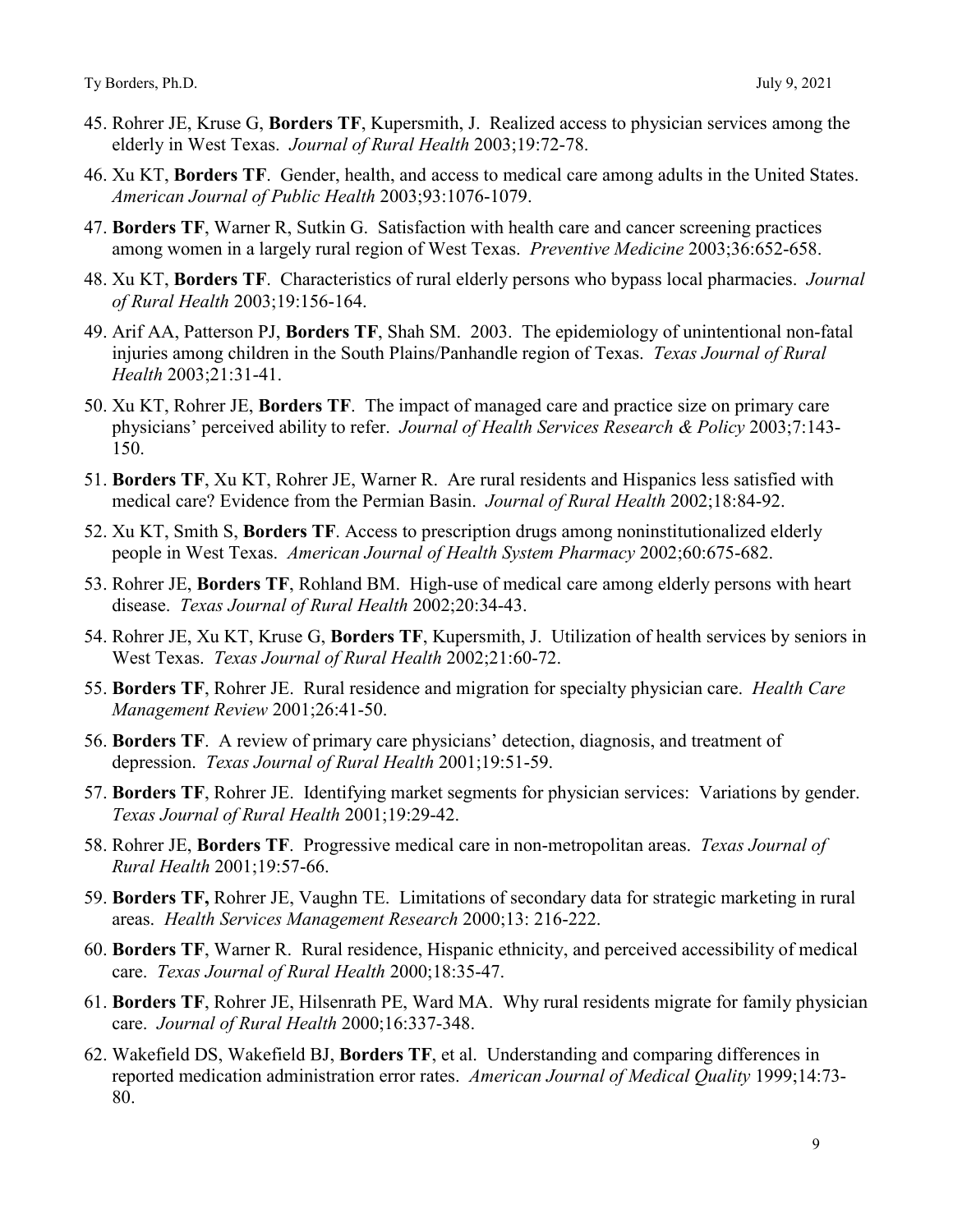- 63. Wakefield DS, Wakefield BJ, Uden-Holman T, **Borders TF**, et al. Understanding why medication administration errors may not be reported. *American Journal of Medical Quality* 1999;14:81-88.
- 64. Snyder CR, Sympson S, Ybasco F, **Borders TF**, et al. Development and validation of the State Hope Scale. *Journal of Personality and Social Psychology* 1996;70:321-335.
- 65. Hendryx M, Urdaneta M, **Borders TF.** The relationship between supply and hospitalization rates for mental illness and substance use disorders. *Journal of Mental Health Administration*  1995;22:167-176.
- 66. Hendryx M, **Borders TF**, Johnson T. The distribution of mental health providers in a rural state. *Administration and Policy in Mental Health* 1995;23:153-156.

### **EDITORIALS, COMMENTARIES, AND LETTERS**

- 1. **Borders TF**, Cecil JG. Rurality and cancer stage, treatment, and follow‐up care. *Journal of Rural Health* 2020;36(4):459.
- 2. **Borders TF**. [Recognition of article of the year, citation impact](https://onlinelibrary.wiley.com/doi/10.1111/jrh.12521) factor, and peer reviewers. *Journal of Rural Health* 2020;36(4):460-461.
- 3. **Borders TF**. Continued strides in the reach, readership, and reputation of *The Journal of Rural Health.* A 40% increase in its citation impact factor. *Journal of Rural Health* 2019;35(4):421.
- 4. **Borders TF**. Article of the Year, Telehealth Services, and More in the Summer 2019 Issue of *The Journal of Rural Health*. *Journal of Rural Health* 2019;35(3):285.
- 5. **Borders TF**. A year of proud achievements for *The Journal of Rural Health*: The article of the year, top Reviewers, and citation impact factor. *Journal of Rural Health* 2018; 34(4):335-336.
- 6. **Borders TF**. Portraying a more complete picture of illicit drug use epidemiology and policy for rural America: A competing viewpoint to the CDC's *MMWR* Report. *Journal of Rural Health*  2018;34(1):3-5.
- 7. Hendryx M, Luo J, **Borders T**. Health Disparities in Appalachia. *Health Affairs* 2017;36(12):2213.
- 8. **Borders TF**. Recognition of the Inaugural "Article of the Year," Rural Health Research Methods, Information Technology, and Veterans' Health Care. *Journal of Rural Health* 2017;33(3):237-238.
- 9. **Borders TF**. Advancing the field of rural health research: Moving beyond simply documenting rural vs. urban differences. *Journal of Rural Health* 2017;33(1):3-4.
- 10. **Borders TF**. Learning from rural health research in other countries. *Journal of Rural Health* 2011;27(3):243-244.
- 11. **Borders TF**. The importance of peer-reviewed scholarly research for rural health practice and policy. *Journal of Rural Health* 2011;27(1):1-2.
- 12. **Borders TF**. From the (new) editor: An update on The Journal of Rural Health. *Journal of Rural Health* 2010;26(1):1-2.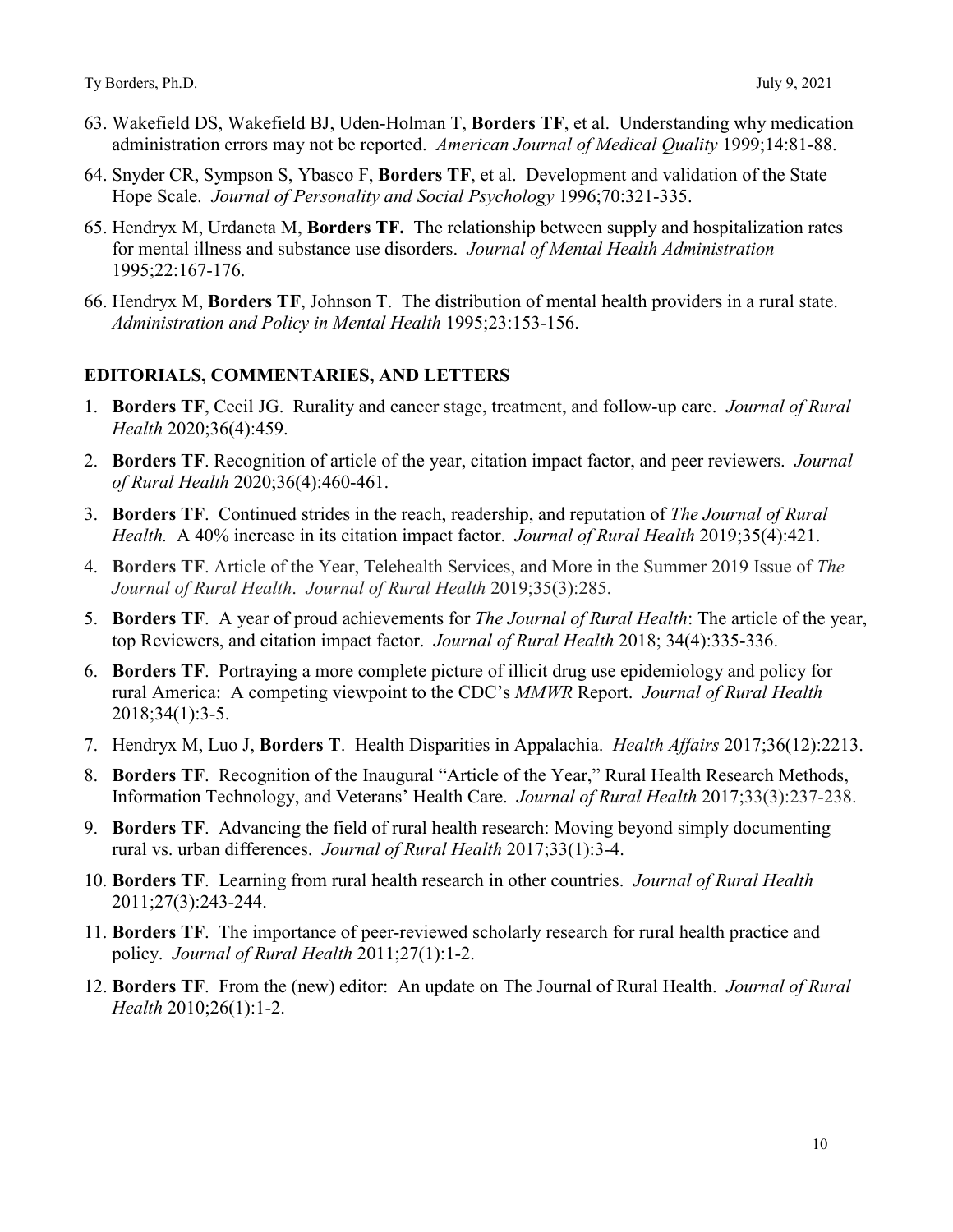### **HEALTH POLICY BRIEFS AND REPORTS**

- 1. **Borders TF**, Singleton MD, Youngen K. *Risky Substance Use Behaviors among Adults Residing in Non-Metroplitan and Metroplitan Counties in the United States, 2017-2018*. Lexington, KY: Rural and Underserved Health Research Center; 2020.
- 2. **Borders TF**, Singleton MD, Youngen K. *Risky Substance Use Behaviors among Adolescents Residing in Non-Metroplitan and Metroplitan Counties in the United States, 2017-2018*. Lexington, KY: Rural and Underserved Health Research Center; 2020.
- 3. **Borders TF**. *Major Depression, Treatment Receipt, and Treatment Sources among Non-Metropolitan and Metropolitan Adults*. Lexington, KY: Rural and Underserved Health Research Center; 2020.
- 4. Williams T, **Borders TF**, Jasinksi L. *Partial Psychiatric Hospitalization Program Availability in Non-Metropolitan and Non-Metropolitan Hospitals Nationally* Lexington, KY: Rural and Underserved Health Research Center; 2019.
- 5. Arif AA, Owusu C, Blanchette CM, Noone J, Patel RP, **Borders TF**. *Spatial Analysis of Health Care Utilization among Medicare Beneficiaries with Coal Workers' Pneumoconiosis and Other Related Pneumoconiosis*. Lexington, KY: Rural and Underserved Health Research Center; 2019.
- 6. Harp K, **Borders TF**. *Trends in Suicidal Thoughts, Plans, and Attempts by Non-Metropolitan and Metropolitan Residence.* Lexington, KY: Rural and Underserved Health Research Center; 2019.
- 7. **Borders TF**, Wen H. *Illicit Drug and Opioid Use Disorders among Non-Metropolitan Residents*. Lexington, KY: Rural & Underserved Health Research Center, 2018.
- 8. **Borders TF**, Wen H. *Perceived Treatment Need and Utilization for Illicit Drug and Opioid Use Disorders in Non-Metropolitan Areas*. Rural & Underserved Health Research Center, 2018.
- 9. Branham K, **Borders TF**. *Health and Health Care in Kentucky: Variations by Region and Metro/Micro/Rural Status*. Lexington, KY: UK Institute for Rural Health Policy, 2016.
- 10. Myers ET, **Borders TF**. *Availability of Buprenorphine Treatment in Kentucky*. Lexington, KY: UK Institute for Rural Health Policy, 2016.

### **PUBLISHED PEER-REVIEWED CONFERENCE PROCEEDINGS AND ABSTRACTS**

- 1. Wright PB, **Borders TF**, Booth BM, Xiaotong H, Stewart KE. Perceived need for HIV testing among rural and urban African American cocaine users. *Addiction Science & Clinical Practice* 2015;10:A74.
- 2. **Borders TF**, Arif AA, Kurian A. Alcohol disorders and the risk of current obesity: Findings from the NESARC. *American Journal of Epidemiology* 2006;11:S219.
- 3. Arif AA, Lee ES, **Borders TF**, Xu KT, Rohrer JE. Prevalence and correlates of asthma in the elderly. *Annals of Epidemiology* 2004;14:597.
- 4. **Borders TF**. Health needs of elderly residents of remote and rural communities. *Gerontologist* 2001;41:321.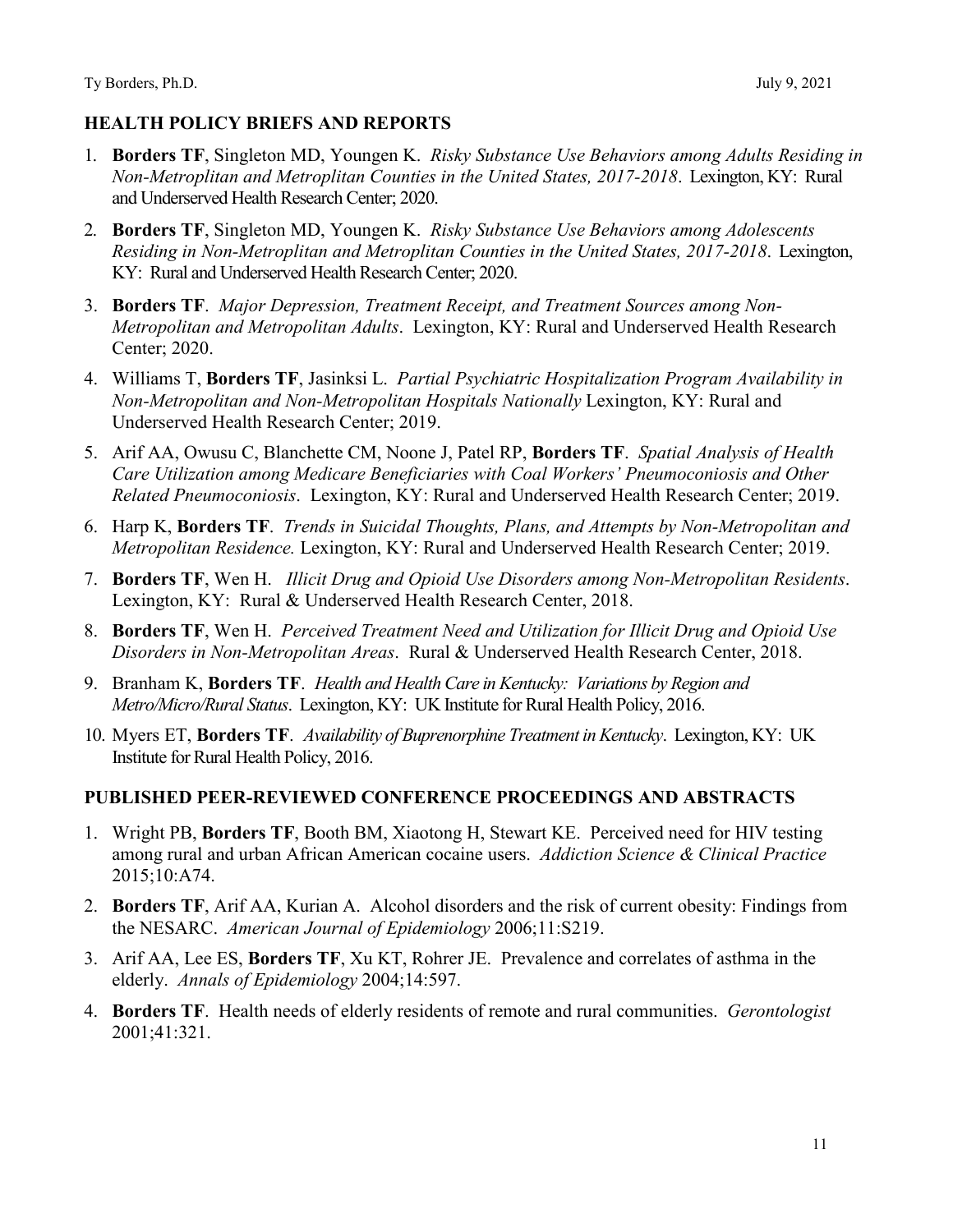- 1. *Why Rural Medical Care Users Migrate for Physician Services*. Ph.D. Dissertation, University of Iowa, Iowa City. Committee: Rohrer JE, Hilsenrath P, Ward M, Clarke W, and Merchant J.
- 2. *Functional Status and Health-Related Quality of Life Preceding Death among Older Adults*. M.S. Thesis, University of Iowa, Iowa City. Committee: Wallace R, Chrischilles E, and Lemke J.
- 3. *Validation of the State Hope Scale*. Psychology Honors Thesis, University of Kansas, Lawrence. Committee: Snyder CR, Biernat M, and Brehm J.

### **PEER-REVIEWED SYMPOSIA AND PRESENTATIONS** (oral presentation unless noted as poster)

- 1. **Borders TF**. *Suicidal Ideation among Metropolitan and Non-Metropolitan Adults Nationally*. Part of symposium organized by C. Henning-Smith on *Rural Suicide Prevention* for the National Rural Health Association Annual Meeting, Virtual Meeting, 2020.
- 2. **Borders TF**, Wen H. *Medication-Assisted Treatment among Kentucky Medicaid Enrollees with Opioid Use Disorder*. Addiction Health Services Research Conference, Park City, 2019.
- 3. Williams T, **Borders TF**. *Rural-Urban Differences in Psychiatric Partial Hospitalization Program Availability*. National Rural Health Association Annual Conference, Atlanta, 2019.
- 4. **Borders TF**. *Serious Mental Illness and Treatment among Non-Metropolitan and Metropolitan Adults.* National Rural Health Association Annual Conference, Atlanta, 2019.
- 5. Bennett KJ, **Borders TF**, Holmes M, Kozhimannil K, Ziller E. *What is rural, anyway?* National Rural Health Association Annual Conference, Atlanta, 2019.
- 6. **Borders TF**. *Unmet Mental Health Treatment Needs among Rural and Urban Adults.* National Rural Health Association Annual Conference, New Orleans, 2018.
- 7. **Borders TF**. *Prevalence and Correlates of Suicidal Ideation among Rural and Urban Adults.*  Poster, National Rural Health Association Annual Conference, New Orleans, 2018.
- 8. **Borders TF**, Wen H. *Insurance and Rural Access to Substance Use Treatment*. National Rural Health Association Annual Conference, San Diego, 2017.
- 9. **Borders TF**, Wen H, Hockenberry J, Druss B. *Impact of the ACA Medicaid Expansions on Medicaid-Covered Utilization of Buprenorphine for Opioid Use Disorder Treatment.* Part of symposium organized by **TF Borders** on *Trends in Non-Prescription Opioid Use and Access to Buprenorphine* at the Addiction Health Services Research Conference, Seattle, 2016.
- 10. **Borders TF**. *Rural and Urban Differences in African American Cocaine Users' Preferred Treatment Sites and Types.* Part of symposium organized by **TF Borders** on *Drug Use in Rural and Urban America: Treatment Preferences, Utilization, and Drug Control Policies* at the Addiction Health Services Research Conference, Portland, Oregon, 2013.
- 11. Booth BM, **Borders TF**, Curran GM, Cheney AM. *Correlates of Cocaine Expectancies: Opportunities for Interventions*. Poster, Addiction Health Services Research Conference, New York, 2012.
- 12. **Borders TF**, Booth BM, Curran GM. *Perceived Treatment Need and Access among Rural and Urban Drug Users*. National Rural Health Association Conference, Denver, 2012.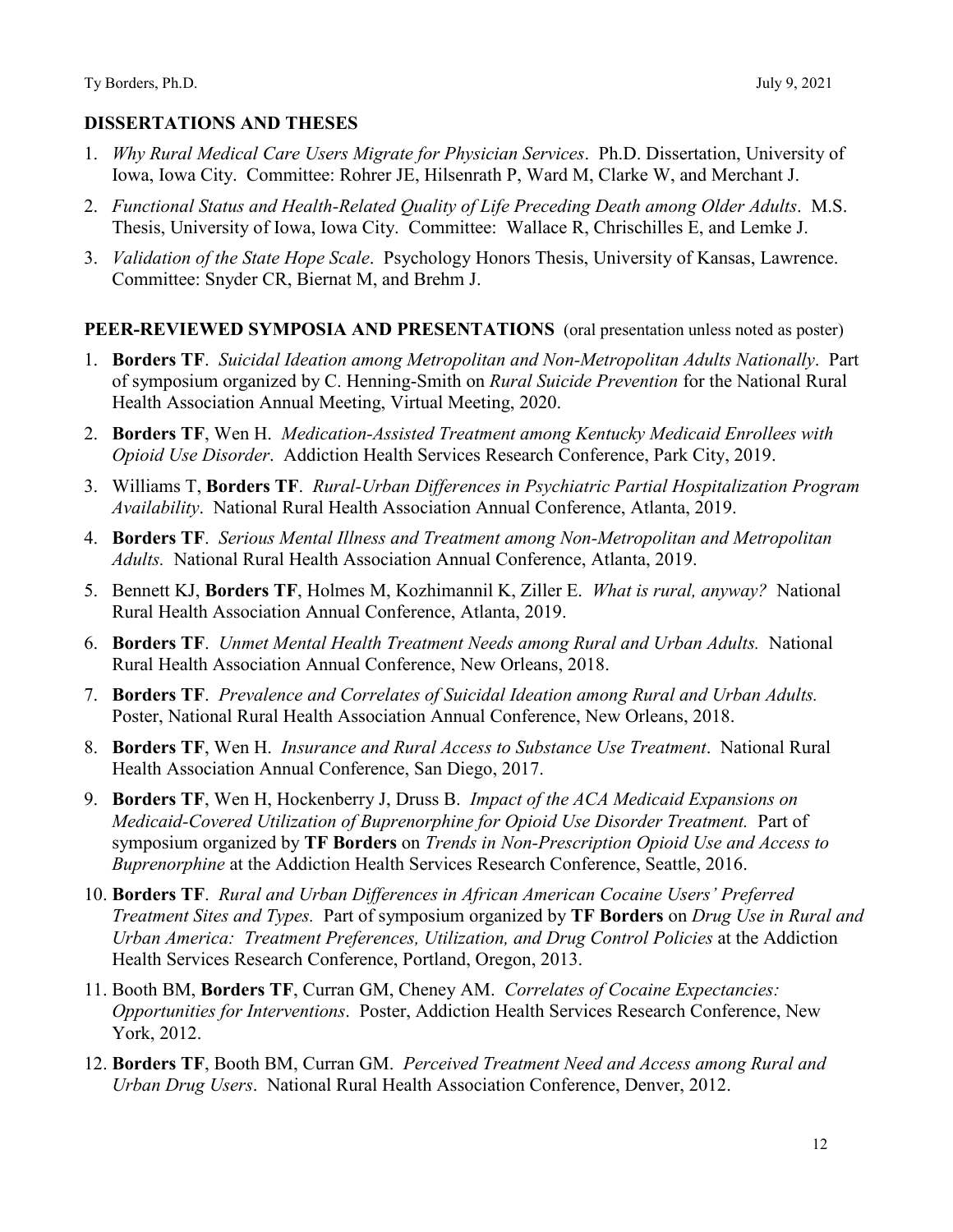- 13. Cheney AM, Curran GM, Booth BM, **Borders TF**. *Help-Seeking Behaviors of African American Mothers Who Use Cocaine: A Qualitative Analysis*. Poster, Addiction Health Services Research Conference, New York, 2012.
- 14. Booth BM, **Borders TF**. *Barriers and Facilitators to Drug Treatment Entry Amongst Rural and Urban African American Cocaine Users*. Workshop at National Association for Rural Mental Health Conference, Anchorage, 2012.
- 15. **Borders TF**, Curran GM, Booth BM. *Perceived Access and Need for Drug Abuse Treatment among Rural and Urban African American Cocaine Users*. Part of symposium organized by BM Booth on *Mixed Methods Approach to Understanding Perceived Need for Drug Abuse Treatment* at the Addiction Health Services Research Conference, Fairfax, Virginia, 2011.
- 16. Booth BM, Curran GM, **Borders TF**. *Measurement of Perceived Need for Treatment among African-American Cocaine Users*. Part of symposium organized by BM Booth on *Mixed Methods Approach to Understanding Perceived Need for Drug Abuse Treatment* at the Addiction Health Services Research Conference, Fairfax, Virginia, 2011.
- 17. Cheney A, **Borders TF**, Curran GM. *Barriers and Facilitators of African American Cocaine Users' Perceived Need for Drug Abuse Treatment*. Part of symposium organized by BM Booth on *Mixed Methods Approach to Understanding Perceived Need for Drug Abuse Treatment* at the Addiction Health Services Research Conference, Fairfax, Virginia, 2011.
- 18. Cheney AM, Curran GM, Booth BM, **Borders TF**, Stewart K. *God Would Have to Talk to Me: Tracing the Pipeline to Recovery among African American Rural Cocaine Users.* American Anthropological Association Meeting, Montreal, 2011.
- 19. Curran GM, Booth BM, **Borders TF**. *Perceived Need for Substance Use Treatment among Active African American Substance Users: A Qualitative Study in Rural and Urban Locations*. Poster, Research Society on Alcoholism Annual Scientific Meeting, Atlanta, 2011.
- 20. **Borders TF**. *Heavy Alcohol Consumption among Methamphetamine and Cocaine Users in Rural America: Implications for Treatment and Prevention*. National Rural Health Association Annual Conference, Austin, 2011.
- 21. Hilsenrath PE, Loebs S, **Borders TF** (discussant). *Graduate Healthcare Management Education: Origins and Development.* Association of University Program in Health Administration Annual Leaders' Conference, Chicago, 2011.
- 22. Booth BM, **Borders TF**, Stewart KE, Wright PB. *Alcohol Use and HIV Risk in Rural Stimulant Users*. Kettil Bruun Society Annual Meeting, Lausanne, Switz., 2009.
- 23. **Borders TF**. *Rural/Urban Disparities in Consumers' Ratings and Reports of Health Care: Findings from the MEPS*. National Rural Health Association Annual Conference, Miami Beach, 2009.
- 24. **Borders TF**, Booth BM, Wright T, Stewart K, Falck R, Carlson R, Leukefeld C. *Risky Sex and Stimulant Use in Rural America*. Poster, Addiction Health Services Research Conference, Boston, 2008.
- 25. **Borders TF**. *Rural Residence, Race, and Reports of Barriers to Help with Alcohol Problems: Findings from the NESARC*. Poster, Addiction Health Services Research Conference, Boston, 2008.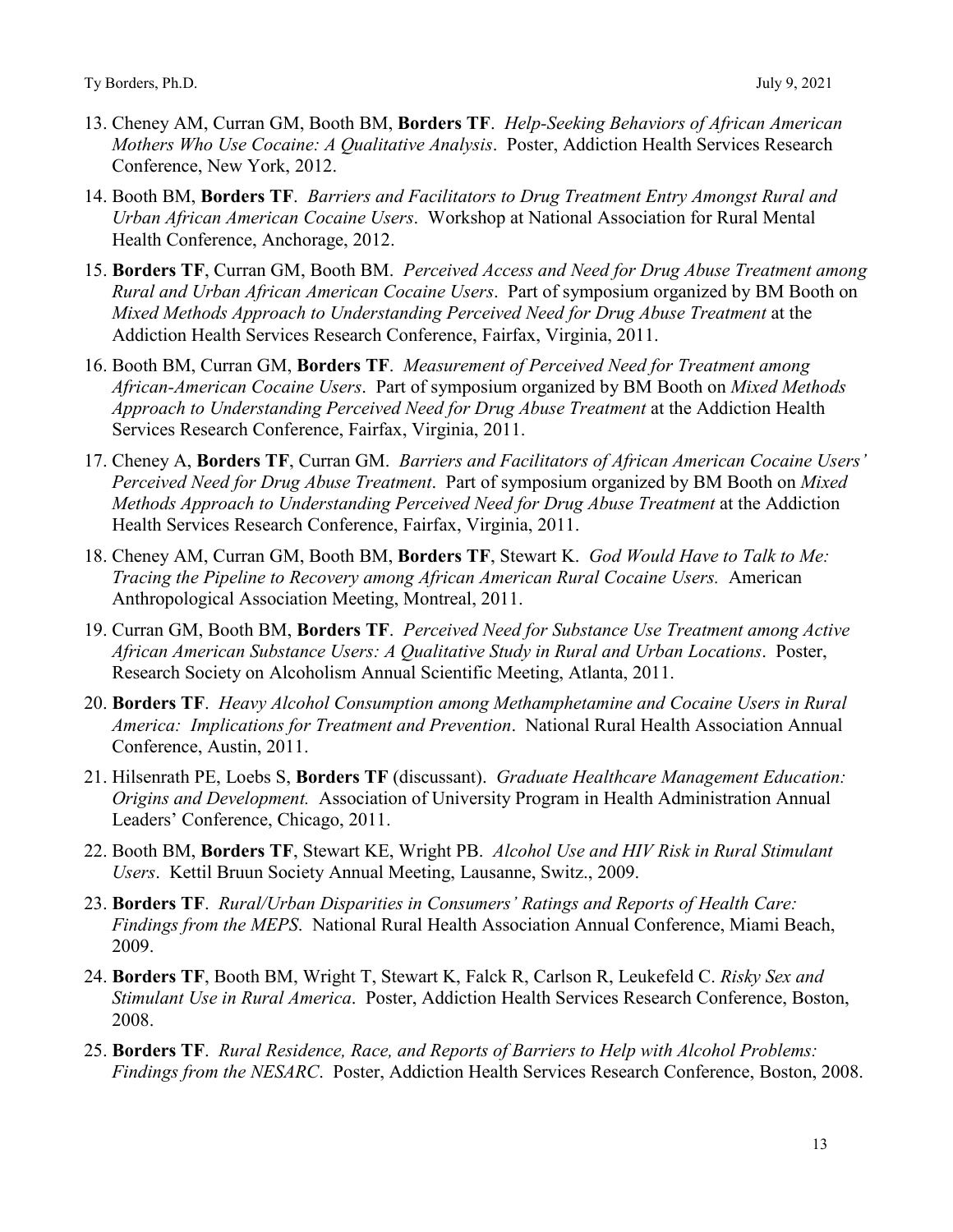- 26. **Borders TF**, Booth BM, Leukefeld C, Falck R, Carlson R. *Longitudinal Relationship between Substance Use Severity and Perceived Physical Health in Untreated Rural Stimulant Users*. Poster, Addiction Health Services Research Conference, Athens, Georgia, 2007.
- 27. **Borders TF**, Booth BM, Carlson R, Falck R, Wang J, Luekefeld C. *Longitudinal Changes in Cocaine and Methamphetamine Use among Rural Stimulant Users*. Addiction Health Services Research Conference, Little Rock, 2006.
- 28. **Borders TF**, Mattox R, Curran G, Booth BM. *Religiosity: Protective Factor for At-Risk Drinkers or Proxy for Social Support?* Addiction Health Services Research Conference, Little Rock, 2006.
- 29. **Borders TF**, Booth BM. *Rural, Suburban, and Urban Variations in Alcohol Consumption in the U.S.*: *Findings from the National Epidemiologic Study on Alcohol and Related Conditions*. Poster, Addiction Health Services Research Conference, Little Rock, 2006.
- 30. **Borders TF**, Kurian A, Arif AA. *Alcohol Disorders and the Risk of Current Obesity: Findings from the NESARC*. Poster, 2nd North American Congress of Epidemiology, Seattle, 2006.
- 31. Xu KT, **Borders TF**. *Racial and Ethnic Disparities in the Financial Burden of Prescription Drugs among Older Americans*. Poster at AcademyHealth Annual Meeting, Seattle, 2006.
- 32. Zhang Y, **Borders TF**, Rohrer JE. *Using the Health Belief Model to Explain Elderly Women's Intent to Have a Pap Test*. Poster, American Academy of Health Behavior Annual Meeting, Carmel, 2006.
- 33. Kurian A*,* **Borders TF***. Racial and Ethnic Differences in the Effects of Regular Providers and Self Management on Diabetes Preventive Care*. Poster, 23rd Annual Behavioral Risk Factor Surveillance System (BRFSS) Conference, Cathedral City, California, 2006.
- 34. Rohrer JE, **Borders TF.** *Healthy Skepticism*. Poster, American College of Preventive Medicine Annual Meeting, Washington, DC, 2005.
- 35. **Borders TF**. *Cervical Cancer Screening among Elderly Women: The Effects of Health Beliefs vs. Insurance Coverage*. Poster, AcademyHealth Annual Meeting, San Diego, 2004.
- 36. Xu KT, **Borders TF**, Arif AA, Rohrer JE. *Highlights of Research Findings Regarding Health and Health Care Disparities: 2002-2004*. Poster, Pathway to Preeminence Symposium, Texas Tech Health Sciences Center, Lubbock, 2004.
- 37. **Borders TF**. *Hispanic vs. Non-Hispanic White Disparities in Access among Rural Elders*. Poster, AcademyHealth Annual Meeting, San Diego and the APHA Annual Meeting, Washington, DC, 2004.
- 38. Heavner J, **Borders TF**, Xu KT, Kruse G. *Patient Involvement in Medical Decision-Making and Pain among Elders: Physician or Patient-Driven?* Poster, Annual Meeting of the American Society of Anesthesiologists, San Francisco, 2003.
- 39. **Borders TF**, Kruse, G. *Rural/Urban and Ethnic Differences in Perceived Access Indicators among an Older Population*. Poster, Association for Health Services Research meeting, Washington, 2002.
- 40. **Borders TF**, Xu KT, Aday LA, et al. *Disparities in HRQL among an Older Population in a Rural Western Region*. Poster, Association for Health Services Research meeting, Washington, DC, 2002.
- 41. Rohrer JE, **Borders TF**. *Health Status among a Regional Elderly Population*. Poster, National Rural Health Association Annual Meeting, Kansas City, Missouri, 2002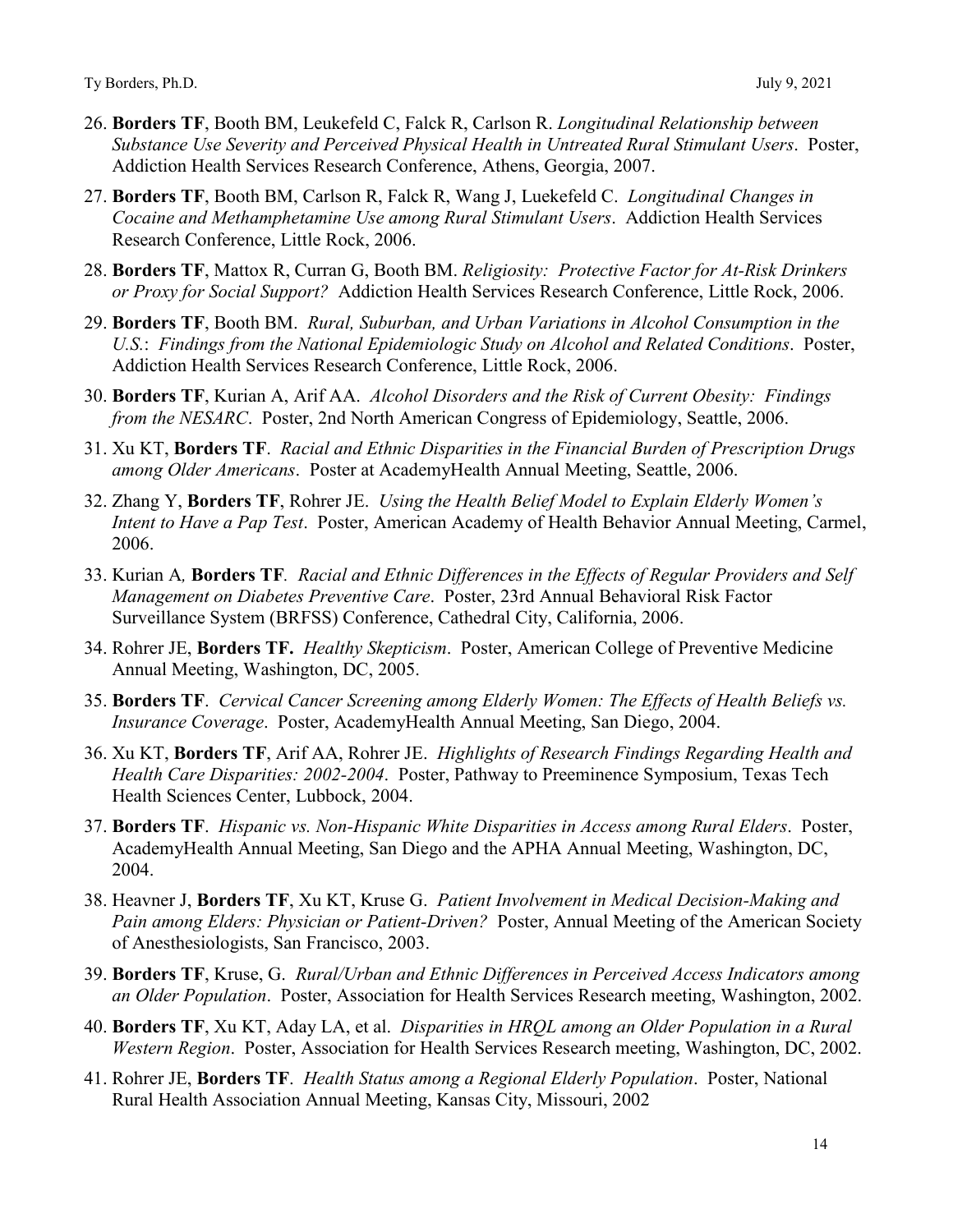- 42. Rohrer JE, **Borders TF**, Kupersmith J. *Assessing Health Care Needs in Seniors*. Poster, AAMC meeting, Washington, DC, 2001.
- 43. **Borders TF**, Sutkin G, Kupersmith J, et al. *Experience with a 4-Year M.D./M.B.A. program: Lessons Learned and Challenges Ahead*. Poster, AAMC meeting, Washington, DC, 2001.
- 44. **Borders TF**. *Rural Residence, Hispanic Ethnicity, and Satisfaction with Medical Care.* National Rural Health Association Annual Meeting, Dallas, 2001.
- 45. **Borders TF**. *Ethnic Differences in Elders' Abilities to Obtain Prescription Medication*. Poster, the Association for Health Services Research Meeting, Atlanta, 2001.
- 46. Xu KT, **Borders TF**. *Gender, Health, and Access to Medical Care among Adults in the United States*.APHA Annual Meeting, Atlanta, 2001.
- 47. **Borders TF**. *Health Needs of Elderly Residents of Remote and Rural Communities.* Annual Meeting of the Gerontological Society of America, Chicago, 2001.
- 48. **Borders TF**, Rohrer JE, Vaughn TE. *Community Health Profiles: Limitations of Secondary Data for Rural Areas*. Poster, Association for Health Services Research meeting, Washington, DC, 1998.
- 49. **Borders TF**, Hilsenrath PE. *Social Investment in Human Capital: The Impact of Public Health Expenditures on Health Status*. Poster, Association for Health Services Research meeting, Washington, DC, 1998.
- 50. Vaughn TE, Vaughan M, **Borders TF**, Hall J. *Six Month Costs and Effectiveness of Case Management for Clients Completing Substance Abuse Treatment*. Poster, Association for Health Services Research meeting, Washington, DC, 1998.

### **INVITED PRESENTATIONS AND GRAND ROUNDS**

- 1. *Substance Use Patterns among Rural and Urban Residents: Implications for Health Management*. Marshall University Lewis College of Business Annual Research Day, November, 2020.
- 2. *Public Policy and Drug Use Treatment Access*. Fulbright Visiting Scholar Enrichment Seminar: Combating Addiction.Lexington, KY, December, 2019 and April, 2019.
- 3. *Opioid Use Disorder Treatment Policies, Access, and Outcomes*. Distinguished Lecture Series, Center for Outcomes Research, Houston Methodist Research Institute. February, 2019.
- 4. *Contemporary Issues in Rural Health Policy and Research*. Milbank Memorial Fund Reforming State Group Meeting, Louisville, KY, 2018.
- 5. *Advancing Rural Health Research*. East Carolina University Research Strategy Retreat, Greenville, NC, 2018.
- 6. *Advancing Rural Health Research: Examples from Addiction Health Services*. University of Nebraska Medical Center, College of Public Health Grand Rounds. Omaha, 2017.
- 7. *Healthcare for the Whole Person: Social Determinants of Health for Rural Populations and Chronic Care Management*. National Rural Health Association Conference, San Diego, 2017.
- 8. *Rural Access to Substance Use Treatment*. Shaping Our Appalachian Region (SOAR) Substance Abuse Roundtable, Natural Bridges, KY, April 2016.*Current Initiatives in Rural Health Policy Research*. UK Center for Rural Health, July 2014.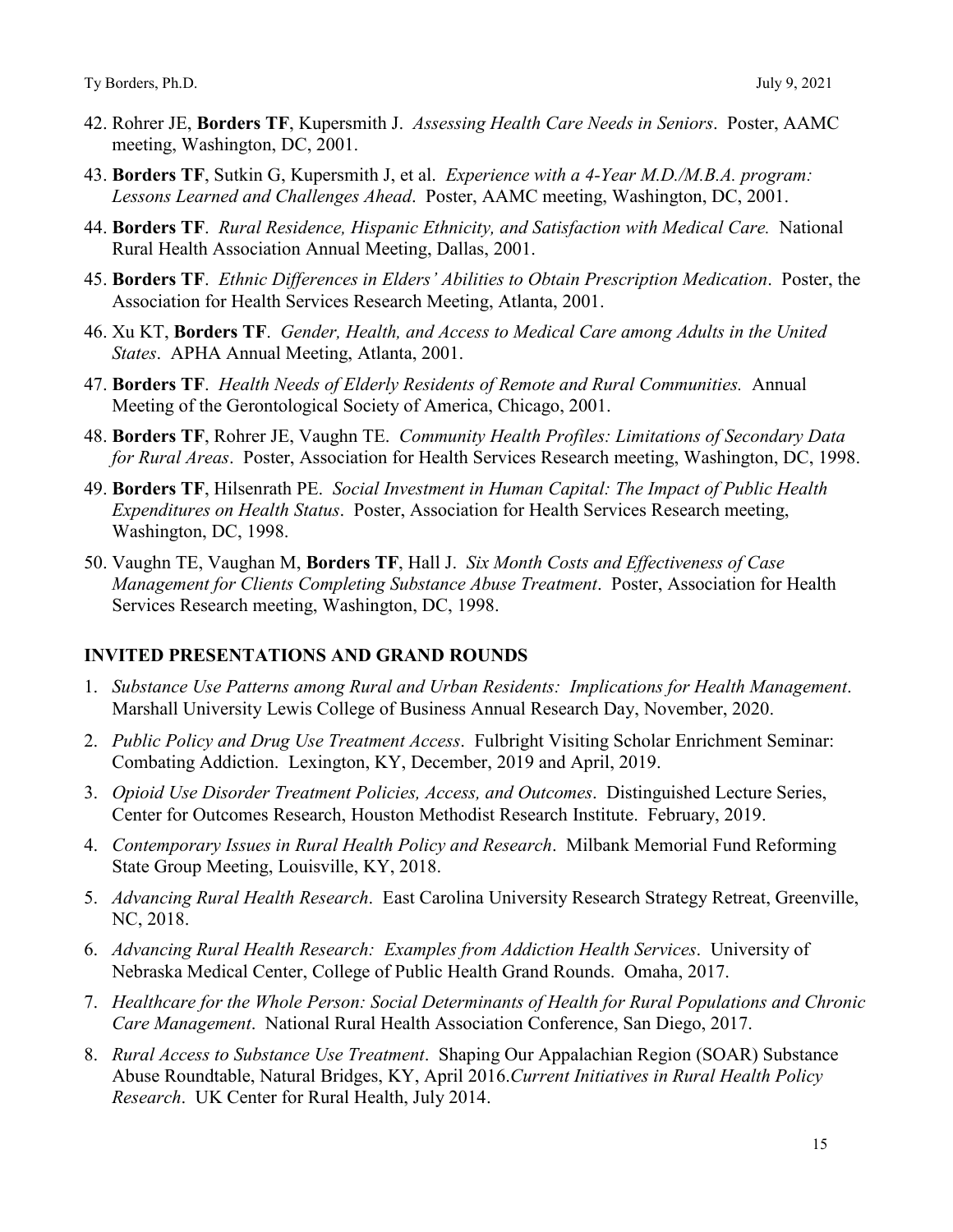- 9. *A Population Orientation to Health Care: Implications for Rural Providers.* Annual Rural Health Scholar Key Note Address, University of Louisville / Trover Health System, July 2013.
- 10. *A Mixed Methods Approach to Understanding Perceived Need for Drug Abuse Treatment.* Health Services, Policy, and Health Promotion Seminar Series, UAMS, December 2011.
- 11. *Informing Health Policy via Population Research: Treatment Need and Access among Rural and Urban Drug Users.* Visiting Scholar Lecture, College of Public Health, University of Iowa, Nov. 2011.
- 12. *An International Scholarly Publication Moves to Arkansas: Writing for and Editing The Journal of Rural Health.* Health Services, Policy, and Health Promotion Seminar, UAMS, Sept. 2009.
- 13. *Writing for The Journal of Rural Health*. National Rural Health Association Annual Conference, Miami, 2009.
- 14. *Vision for The Journal of Rural Health*. Presented to the Research and Education Council at the National Rural Health Association Annual Conference, Miami, 2009.
- 15. *Observational Studies for Rural Health Services Research*. Annual meeting of the South Central VA Mental Illness Research Education Clinical Center, Little Rock, Spring 2008.
- 16. *The Natural Course of Cocaine and Methamphetamine Use among Rural Stimulant Users: Implications for Public Health Practice*. Arkansas Department of Health Grand Rounds, Little Rock, Dec. 2008.
- 17. *Arkansas 2020.* Arkansas Department of Health Grand Rounds, Little Rock, Sept. 2007.
- 18. *Rural, Suburban, and Urban Variations in Alcohol Consumption in the U.S.: Findings from the National Epidemiologic Study on Alcohol and Related Conditions*. Division of Health Services Research Seminar Series, UAMS, Spring 2006; also presented at the Health Services, Policy, and Health Promotion Seminar Series, UAMS, Spring 2006.
- 19. *Obesity and Frequent Mental Distress in Texas: Findings from the BRFSS*. Division of Health Services Research Seminar Series, Department of Psychiatry, UAMS, Fall 2005.
- 20. *Understanding Access to Prescription Drugs: Application of a Medical Care Access Typology and Model*. College of Pharmacy Seminar Series, UAMS, Fall 2005.
- 21. *Rural/Urban and Ethnic Disparities in Older Persons' Satisfaction with Health Care*. University of Oklahoma College of Public Health Grand Rounds, Oklahoma City, Spring 2003.
- 22. *Patient Involvement in Medical Decision-Making and Pain among Elders*. Internal Medicine Grand Rounds, M.D. Anderson Cancer Center, Houston, Texas, Fall 2002.
- 23. *Older Persons' Satisfaction with Health Services.* Baylor Medical School-Houston Center for Quality of Care and Utilization Studies Grand Rounds, Houston, Texas, Summer 2001.
- 24. *Health Needs of Elderly West Texans*. School of Medicine Grand Grounds, Texas Tech University Health Sciences Center, Lubbock; also presented at the El Paso campus, Spring 2001.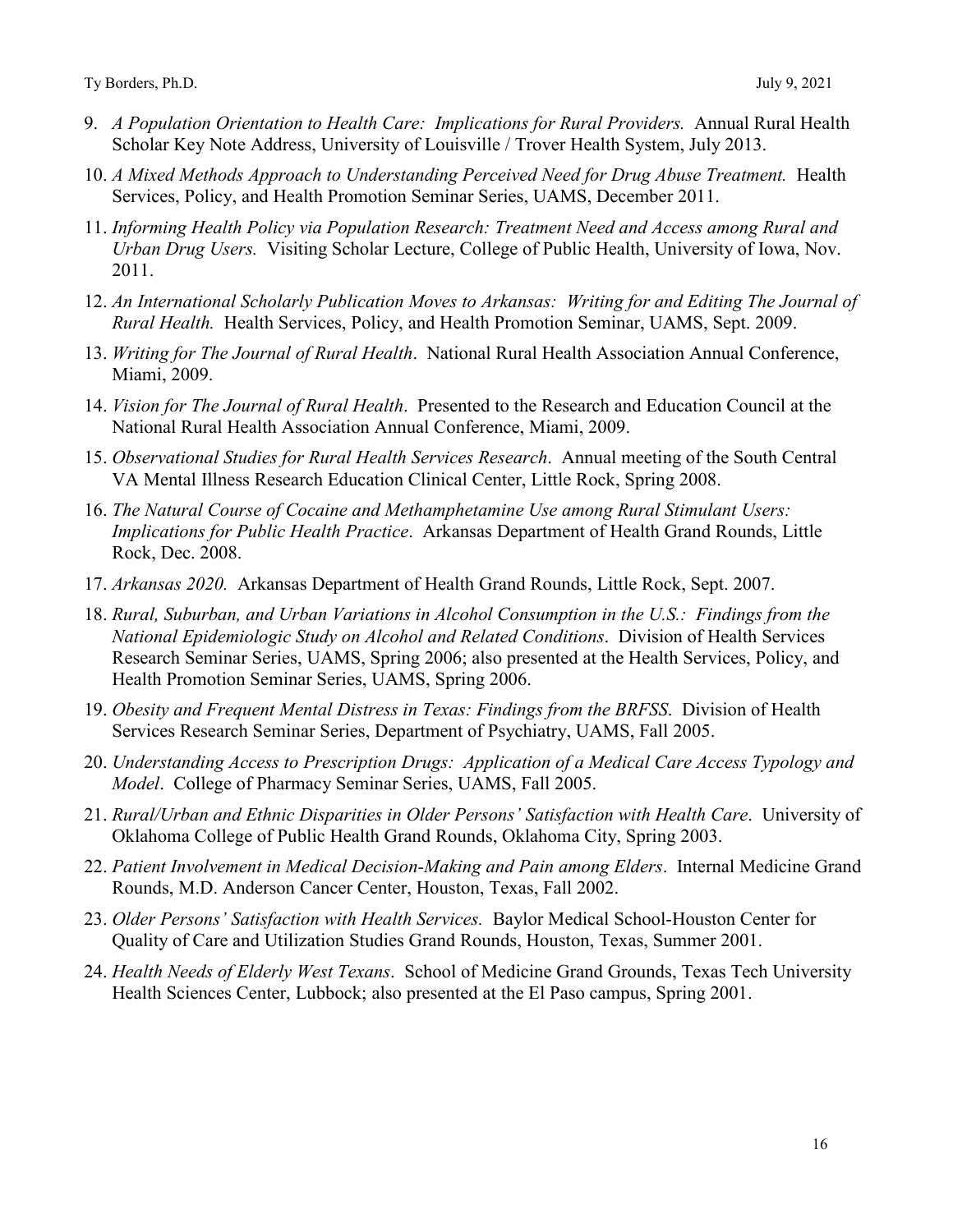# **TEACHING AND EDUCATIONAL ACTIVITIES COURSES TAUGHT**

| Semester               | Title                                                                 | Hours     | <u>Respons.</u> | Enrollment     |
|------------------------|-----------------------------------------------------------------------|-----------|-----------------|----------------|
| University of Kentucky |                                                                       |           |                 |                |
| Sum. 2021              | Protection of Human Subjects                                          | 1 credit  | 25%             | 49             |
| Spr. 2021              | Applied Biostatistics and Epidemiology                                | 3 credits | 25%             | 7              |
| Spr. 2020              | Honors Health Care Org. and Policy                                    | 3 credits | 100%            | 13             |
| Spr. 2019              | Honors Health Care Org. and Policy                                    | 3 credits | 100%            | 6              |
| Fall 2018              | Health Outcomes Research Seminar                                      | 3 credits | 100%            | $\tau$         |
| Spr. 2018              | Honors Health Care Org. and Policy                                    | 3 credits | 100%            | 6              |
| Spr. 2017              | Honors Health/Medical Care System                                     | 3 credits | 100%            | 11             |
| Fall 2016              | Health Systems Organization                                           | 3 credits | 100%            | 30             |
| Spr. 2016              | Honors Research and Creativity                                        | 3 credits | 100%            | $\mathbf{1}$   |
| Spr. 2016              | Honors Health/Medical Care System                                     | 3 credits | 100%            | 18             |
| Fall 2015              | Health Systems Organization                                           | 3 credits | 100%            | 30             |
| Spr. 2015              | Honors Health/Medical Care System                                     | 3 credits | 100%            | 14             |
| Spr. 2015              | Directed Study: Health Outcomes Res.                                  | 3 credits | 100%            | $\overline{2}$ |
| Spr. 2015              | Directed Study: Addiction HSR                                         | 3 credits | 100%            | $\mathbf{1}$   |
| Fall 2014              | Health Systems Organization                                           | 3 credits | 50%             | 42             |
| Fall 2013              | Seminar: Health Outcomes Res.                                         | 3 credits | 100%            | 12             |
|                        | University of Arkansas for Medical Sciences                           |           |                 |                |
| Fall 2012              | Health Systems Research & Theory I                                    | 3 credits | 100%            | 1              |
| Spr. 2012              | Quality/Outcomes Research Methods                                     | 3 credits | 100%            | $\overline{2}$ |
| Spr. 2011              | Quality/Outcomes Research Methods                                     | 3 credits | 100%            | $\mathbf{1}$   |
| Fall 2010              | Health Systems Research & Theory I                                    | 3 credits | 100%            | 1              |
| Sum. 2009              | Intro. to Epidemiology Short Course                                   | $1$ day   | 100%            | 20             |
| Fall 2009              | Quality/Outcomes Research Methods                                     | 3 credits | 100%            | 1              |
| Fall 2008              | Health Systems Research & Theory I                                    | 3 credits | 100%            | 3              |
| Fall 2008              | <b>Doctoral Practicum</b>                                             | 3 credits | 100%            | $\mathbf{1}$   |
| Spr. 2008              | Health Systems Research & Theory II                                   | 3 credits | 100%            | 3              |
| Fall 2007              | Health Systems Research & Theory I                                    | 3 credits | 100%            | 1              |
| Spr. 2007              | Research on Consumer Satisfaction,<br>Trust and Experiences with Care | 3 credits | 100%            | 1              |
| Fall 2006              | Health Systems Research and Theory I                                  | 3 credits | 100%            | 2              |
| Fall 2006              | Quality/Outcomes Research Methods                                     | 3 credits | 100%            | 1              |
| Spr. 2006              | Epidemiology for Healthcare Managers                                  | 3 credits | 100%            | 6              |
|                        | University of North Texas Health Science Center                       |           |                 |                |
| Spr. 2005              | <b>Doctoral Directed Research</b>                                     | 3 credits | 100%            | $\mathbf{1}$   |
| Spr. 2005              | Health Services Research                                              | 3 credits | 100%            | 5              |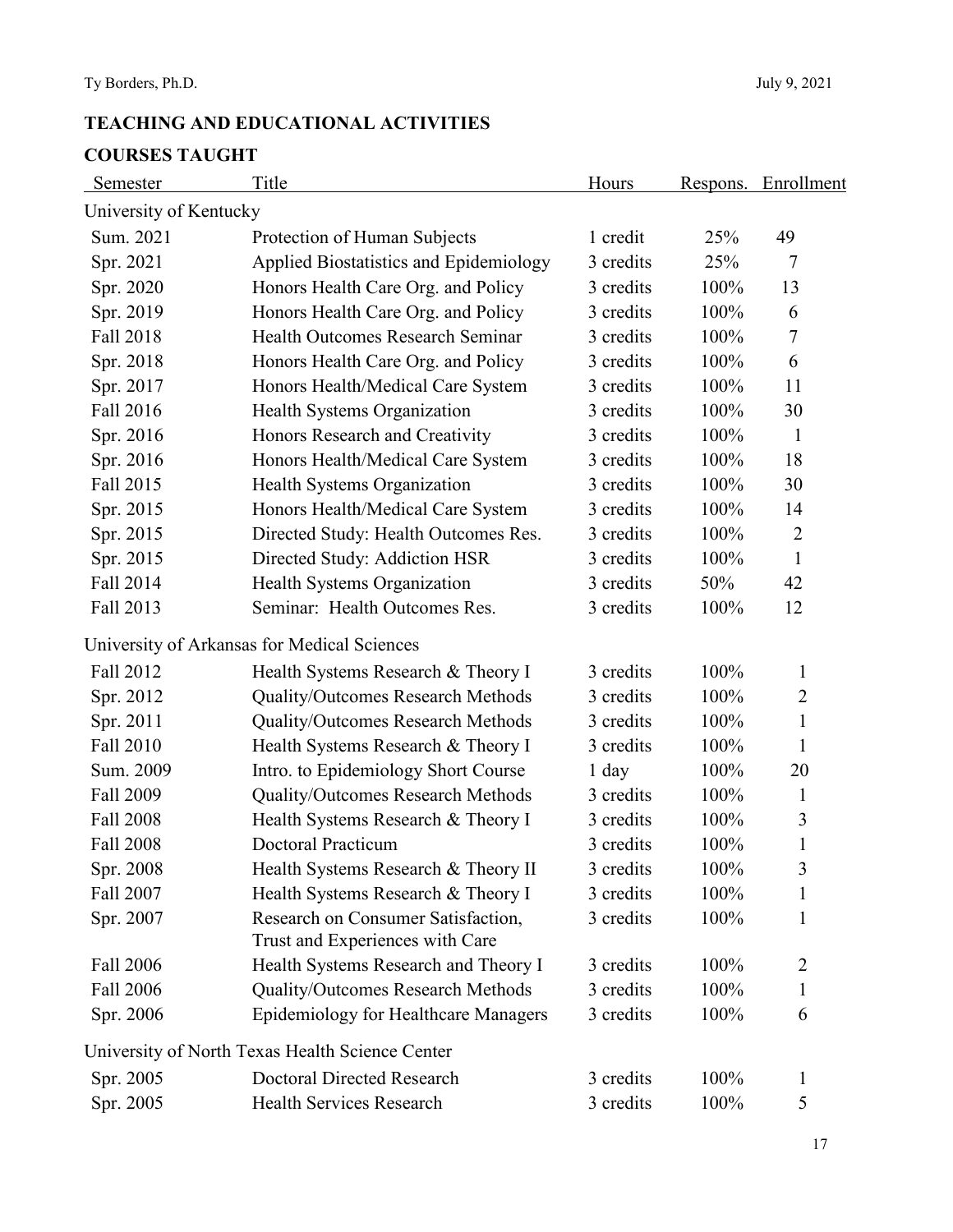| Fall 2004 | <b>Health Politics and Policy</b>            | 3 credits       | 100% | 12             |
|-----------|----------------------------------------------|-----------------|------|----------------|
|           | Texas Tech University Health Sciences Center |                 |      |                |
| Spr. 2004 | Health Organization Management I             | 3 credits       | 100% | 30             |
| Spr. 2004 | Health Services Epidemiology                 | 3 credits       | 100% | 2              |
| Spr. 2004 | Population Medicine (for M.D. students)      | 15 contact hrs. | 100% | 125            |
| Spr. 2003 | Health Services Epidemiology                 | 3 credits       | 100% | 3              |
| Fall 2002 | Directed Readings in HSR                     | 3 credits       | 100% | 1              |
| Spr. 2002 | Health Services Epidemiology                 | 3 credits       | 100% | $\overline{4}$ |
| Sum. 2002 | Systems-Based Practice (M.D. residents)      | 6 contact hrs.  | 100% | 10             |
| Fall 2002 | Systems-Based Practice (M.D. residents)      | 3 contact hrs.  | 100% | 50             |
| Spr. 2001 | Health Care Organization (M.D. Students)     | 10 contact hrs. | 100% | 125            |
| Spr. 2001 | Health Services Epidemiology                 | 3 credits       | 100% | 2              |
| Fall 2001 | Directed Readings in HSR                     | 3 credits       | 100% | 3              |
| Spr. 2000 | Health Organization Management I             | 3 credits       | 100% | 25             |
| Spr. 2000 | Health Services Epidemiology                 | 3 credits       | 100% | $\overline{2}$ |
| Spr. 2000 | Health Care Organization (M.D. students)     | 10 contact hrs. | 100% | 125            |
| Fall 2000 | Introduction to Health Care Organization     | 3 credits       | 100% | 7              |

## **GUEST LECTURES**

| Semester          | Title                                                                       | Course                             | University    |
|-------------------|-----------------------------------------------------------------------------|------------------------------------|---------------|
| Fall 2020         | <b>Journal Submission and Review Process</b>                                | <b>Systematic Reviews</b>          | UK            |
| Fall 2015         | <b>Rural Substance Use and Treatment</b>                                    | Mental Health Policy               | Emory         |
| Fall 2014         | <b>Rural Health Care Access</b>                                             | <b>Agricultural Health</b>         | UK            |
| Spring 2014       | Rural/Urban Disparities in Access                                           | <b>Health Disparities</b>          | UK            |
| Spring 2014       | <b>NIH Research Strategies</b>                                              | <b>Grants Development</b>          | UK            |
| Fall 2010         | Intro. Health Policy and Management                                         | <b>Public Health Practice</b>      | <b>UAMS</b>   |
| Fall 2010         | <b>Understanding Perceived Need for Care</b>                                | <b>Grant Writing</b>               | <b>UAMS</b>   |
| Summer 2009       | Methods for Health Disparities Research                                     | <b>Health Disparities Research</b> | <b>UAMS</b>   |
| Fall 2008         | Nationally Representative Epidemiologic<br>Surveys for Psychiatric Research | <b>Post-Doctoral Fellows</b>       | <b>UAMS</b>   |
| Spring 2008       | Applications of Epidemiology in<br>Health Policy and Management             | Intro. to Epidemiology             | <b>UAMS</b>   |
| Spring 2005       | Medical Care Surveillance                                                   | Epidem. Surveillance               | <b>UNTHSC</b> |
| Spring 2004       | <b>Evaluating Diabetes Care Programs</b>                                    | Diabetes Education                 | <b>TTUHSC</b> |
| Spring 2003       | Introduction to Clinical Epidemiology.                                      | <b>GME</b> Series                  | <b>TTUHSC</b> |
| Summer 2003       | Introduction to Clinical Epidemiology                                       | <b>Faculty Development</b>         | <b>TTUHSC</b> |
| Spring 2003, 2004 | Intro. to Health Services Research                                          | M.S. in Nursing                    | <b>TTUHSC</b> |
| Spring 2000, 2001 | <b>Estimating and Comparing Proportions</b>                                 | Evidence-Based Medicine            | <b>TTUHSC</b> |
| Spring 2000, 2001 | <b>Health Services Research</b>                                             | Evidence-Based Medicine TTUHSC     |               |
| Spring 2000, 2001 | <b>Population Medicine</b>                                                  | Evidence-Based Medicine TTUHSC     |               |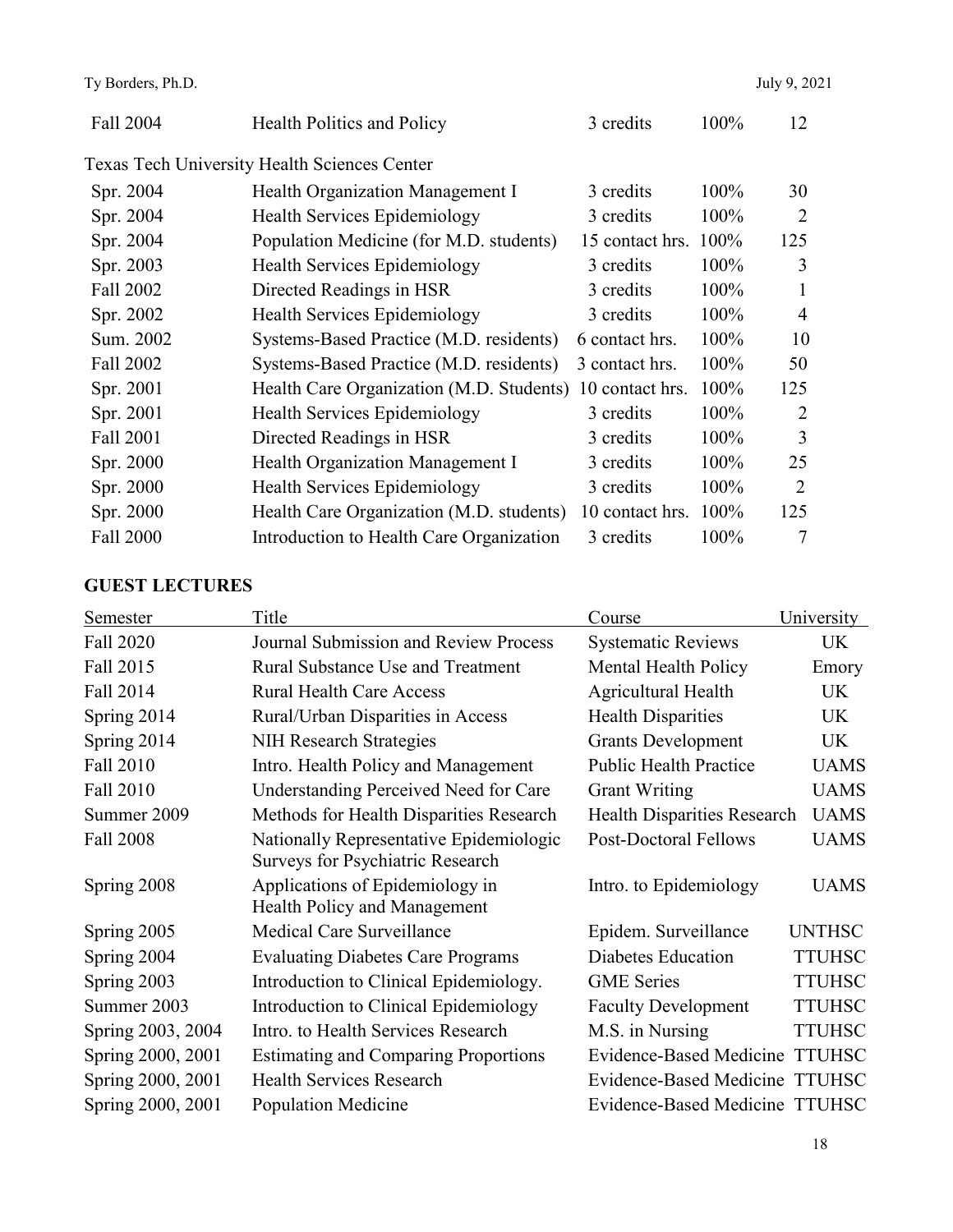| Spring 2001 | Principles of Epidemiology          | Occupational Therapy | <b>TTUHSC</b> |
|-------------|-------------------------------------|----------------------|---------------|
| Fall 2000   | Rural Demography                    | Rural Health Policy  | <b>TTU</b>    |
| Fall 2000   | <b>Health Care Professionals</b>    | Rural Health Policy  | <b>TTU</b>    |
| Fall 2000   | <b>SUDAAN</b> for Survey Statistics | Data Management      | <b>TTUHSC</b> |
| Fall 1998   | Health Care Provider Profiling      | Health Economics I   | Iowa          |
| Fall 1997   | Cost-Effectiveness Analysis         | Health Economics II  | Iowa          |

# **DISSERATION, THESIS, EXAMINATION, AND CAPSTONE COMMITTEES**

| University of Kentucky                    |                                                                       |      |  |
|-------------------------------------------|-----------------------------------------------------------------------|------|--|
| Ph.D. in Economics Dissertation Committee |                                                                       |      |  |
| Member                                    | Ahn Le                                                                | 2021 |  |
| Ph.D. in Nursing Dissertation Committee   |                                                                       |      |  |
| Member                                    | Julie Derringer                                                       | 2021 |  |
|                                           | Dr.P.H. in Health Management and Policy Capstone Committees           |      |  |
| Chair                                     | Jing Li                                                               | 2020 |  |
| Chair                                     | Tim Williams                                                          | 2020 |  |
| Chair                                     | <b>Badr Alnasser</b>                                                  | 2017 |  |
| Chair                                     | Keith Branham                                                         | 2016 |  |
| Member                                    | Gianne Tiu                                                            | 2016 |  |
| Member                                    | <b>Ashley Bush</b>                                                    | 2016 |  |
| Chair                                     | Quan (Nate) Chen                                                      | 2015 |  |
|                                           | M.P.H. in Population Health Policy and Management Capstone Committees |      |  |
| Chair                                     | Alexandra Nugent                                                      | 2020 |  |
| Member                                    | <b>Robert Borchardt</b>                                               | 2020 |  |
| Member                                    | David Morton                                                          | 2020 |  |
| Chair                                     | Bongiwe Malinga                                                       | 2019 |  |
| Chair                                     | Kathryn Olson                                                         | 2019 |  |
| Chair                                     | Jorge Masson                                                          | 2018 |  |
| Member                                    | Emily McCarthy                                                        | 2018 |  |
| Member                                    | Ross Stanton                                                          | 2016 |  |
| Member                                    | Sierra Dantzler                                                       | 2015 |  |
| Member                                    | Ana Machado                                                           | 2015 |  |
| Chair                                     | Laura Richardson                                                      | 2014 |  |
| Chair                                     | Keith Branham                                                         | 2013 |  |
| Chair                                     | Tisha Johnson                                                         | 2013 |  |
|                                           |                                                                       |      |  |

## University of Arkansas for Medical Sciences

| Ph.D. in Health Systems Research Comprehensive Examination Committees |                 |      |  |
|-----------------------------------------------------------------------|-----------------|------|--|
| Member                                                                | Sharla Smith    | 2012 |  |
| Member                                                                | Michael Preston | 2012 |  |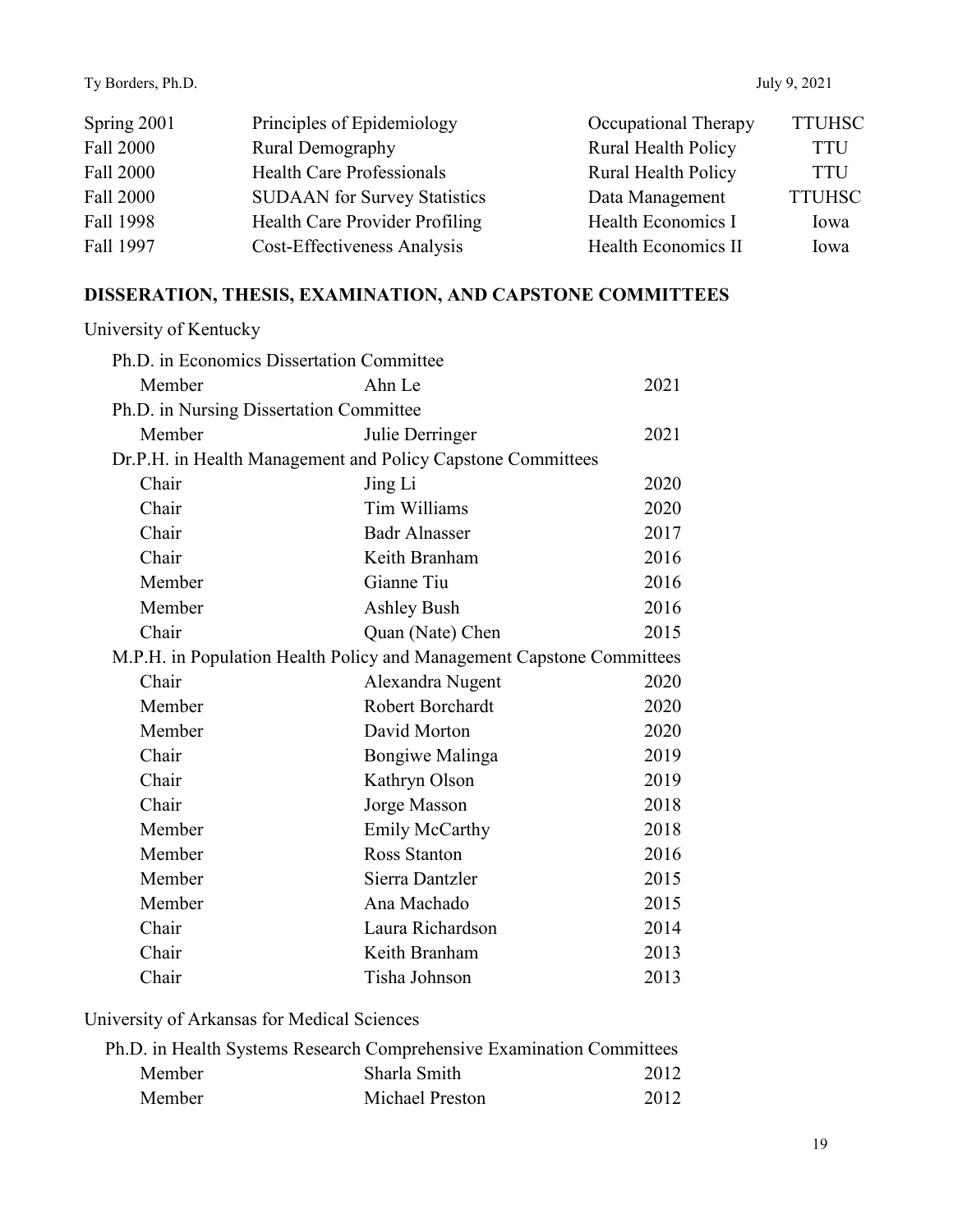| Member                                          | Diane Robinson                                                                             | 2011 |  |
|-------------------------------------------------|--------------------------------------------------------------------------------------------|------|--|
| Member                                          | James Bellamy                                                                              | 2010 |  |
| Member                                          | Mac Bird                                                                                   | 2012 |  |
| Member                                          | Jeremy Furniss                                                                             | 2009 |  |
|                                                 | Ph.D. in Health Systems Research Dissertations Committee                                   |      |  |
| Member                                          | Patricia Wright                                                                            | 2012 |  |
|                                                 | Ph.D. in Interdisciplinary Biomedical Sciences Qualifying Exam and Dissertation Committees |      |  |
| Member                                          | Amanda Elton                                                                               | 2012 |  |
|                                                 | M.P.H. Program Integration Project Committees                                              |      |  |
| Member                                          | Patrick Fleeman                                                                            | 2012 |  |
| Member                                          | Sonal Jagasia                                                                              | 2012 |  |
| Member                                          | Patrick McGowan                                                                            | 2011 |  |
| Member                                          | Olabode Olumofin                                                                           | 2008 |  |
| Member                                          | Kimberly Hooks                                                                             | 2008 |  |
| Member                                          | Sonal Bhakta                                                                               | 2008 |  |
| Member                                          | Deirdre McAuley                                                                            | 2006 |  |
| Member                                          | <b>Clint Mickle</b>                                                                        | 2006 |  |
| Member                                          | Gloria Dunn                                                                                | 2006 |  |
| University of North Texas Health Science Center |                                                                                            |      |  |
| M.P.H. Thesis Committees                        |                                                                                            |      |  |
| Chair                                           | Emeka Ohagi                                                                                | 2005 |  |
| Member                                          | Prateek Chachaury                                                                          | 2005 |  |
| Texas Tech University Health Sciences Center    |                                                                                            |      |  |
|                                                 | M.S. in Health Services Research Program Thesis Committees                                 |      |  |
| Member                                          | Jacqueline Joy                                                                             | 2004 |  |
| Member                                          | Ankur Khosla                                                                               | 2004 |  |
| Chair                                           | Angelique Brannon                                                                          | 2003 |  |
| Member                                          | Giri Venati                                                                                | 2003 |  |
| Member                                          | Yun Zhang                                                                                  | 2002 |  |
| Member                                          | Pamela Fritz                                                                               | 2002 |  |
| Member                                          | Gina Kruse                                                                                 | 2001 |  |
|                                                 |                                                                                            |      |  |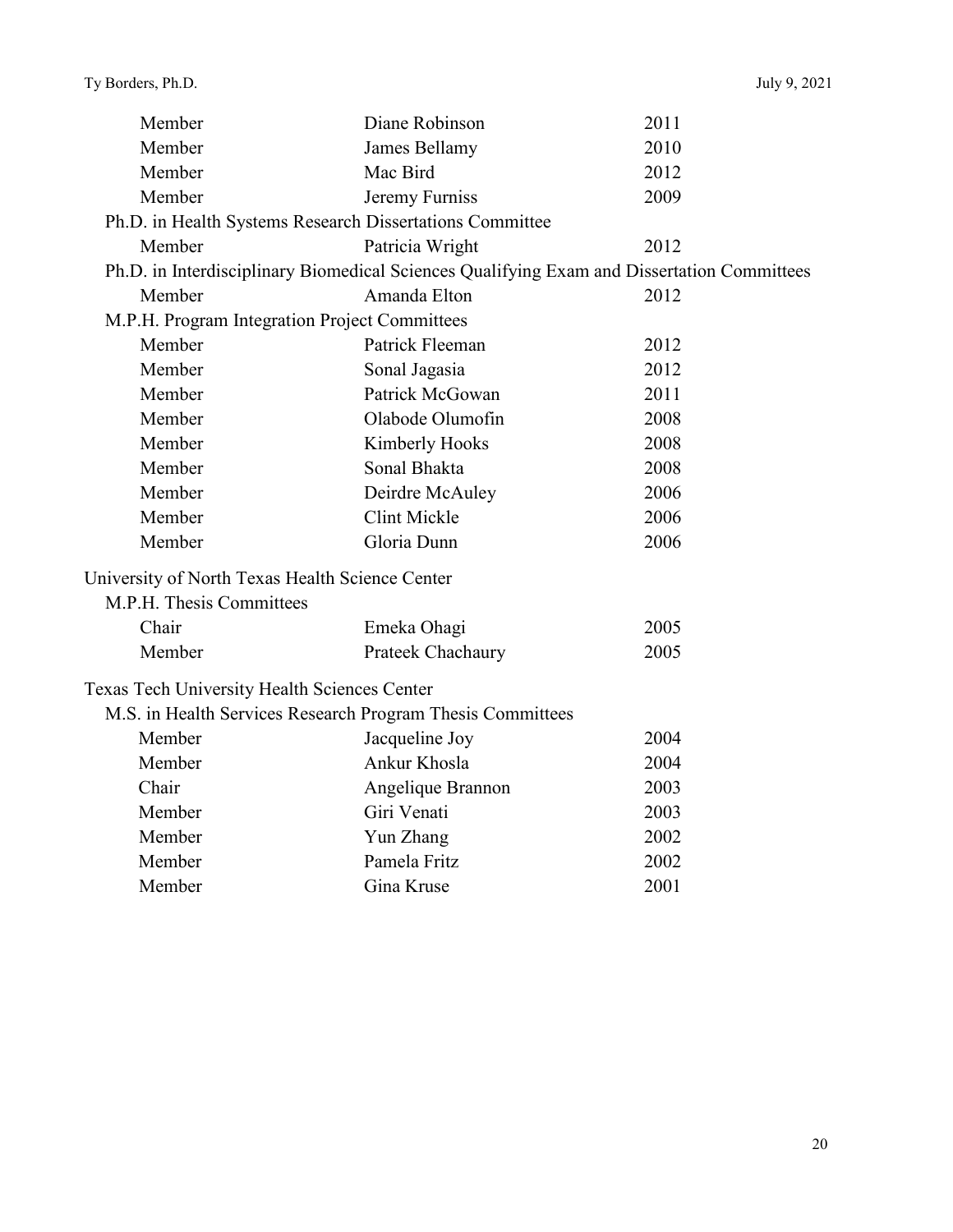## **SERVICE**

## **ACADEMIC COMMITTEES**

University of Kentucky

| Member      | Tenure Eligible Faculty Search Committee, College of Nursing           | 2021-2024 |
|-------------|------------------------------------------------------------------------|-----------|
| Member      | Faculty Council, College of Nursing                                    | 2021-2024 |
| Member      | Ph.D. Program Committee, College of Nursing                            | 2021-2024 |
| Member      | Social Sciences Area Academic Promotion and Tenure Committee 2020-2022 |           |
| Mentor      | Disparities Researchers Equalizing Access for Minorities               |           |
|             | (DREAM) Scholars Program                                               | 2021-2022 |
| Member      | Lewis Honors College Faculty Council                                   | 2019-2022 |
| Member      | Lewis Honors College Appointment and Promotion Committee               | 2020-2023 |
| Member      | Lewis Honors College Scholarship and Awards Committee                  | 2020-2023 |
| Member      | Advisory Board, Center for Research on Violence against Women          | 2019-2022 |
| Member      | Research Committee, College of Public Health                           | 2018-2020 |
| Chair       | Health Management and Policy Professor Search Committee                | 2018-2019 |
| Member      | Health Care Colleges Promotion and Tenure Committee                    | 2017-2019 |
| Member      | UK Health Care Research Data Subcommittee                              | 2017-2019 |
| Member      | Health Management and Policy Assist. Prof. Search Committee            | 2017-2018 |
| Member      | Lewis Honors College Admissions Committee                              | 2016-2017 |
| Member      | Faculty Council, College of Public Health                              | 2016-2017 |
| Chair       | Health Management and Policy Faculty Search Committee                  | 2013-2015 |
| Chair       | M.P.H. 10-Year Review Committee                                        | 2013-2014 |
| Member      | Honors Program Student Skills Scholarship Committee                    | 2014-2015 |
| Interviewer | Honors College Lewis Scholarship Program                               | 2014-2015 |
| Member      | <b>CEPH Mid-Course Review Committee</b>                                | 2013-2014 |

# University of Arkansas for Medical Sciences

| Chair  | Health Policy and Management Faculty Search Committee       | 2011-2012 |
|--------|-------------------------------------------------------------|-----------|
| Member | Graduate Council, Graduate School of Biomedical Sciences    | 2009-2013 |
| Member | Academic Promotion and Tenure Committee, Public Health      | 2010-2012 |
| Member | Assessment Committee, Biomedical Sciences                   | 2010-2012 |
| Member | Academic Senate Council                                     | 2010-2012 |
| Chair  | Ph.D. in Health Systems Research Admissions Committee       | 2011-2012 |
| Chair  | Health Policy and Management Faculty Search Committee       | 2010-2011 |
| Chair  | Academic Senate Research Committee                          | 2010-2011 |
| Member | Epidemiology Chair Search Committee                         | 2010-2011 |
| Member | Faculty Appointments, Graduate School of Biomedical Science | 2010-2012 |
| Member | Center for Rural Health Strategic Planning Committee        | 2010      |
| Member | Regional Programs Advisory Council                          | 2009-2012 |
| Member | Faculty Search Committee, Department of Epidemiology        | 2009-2010 |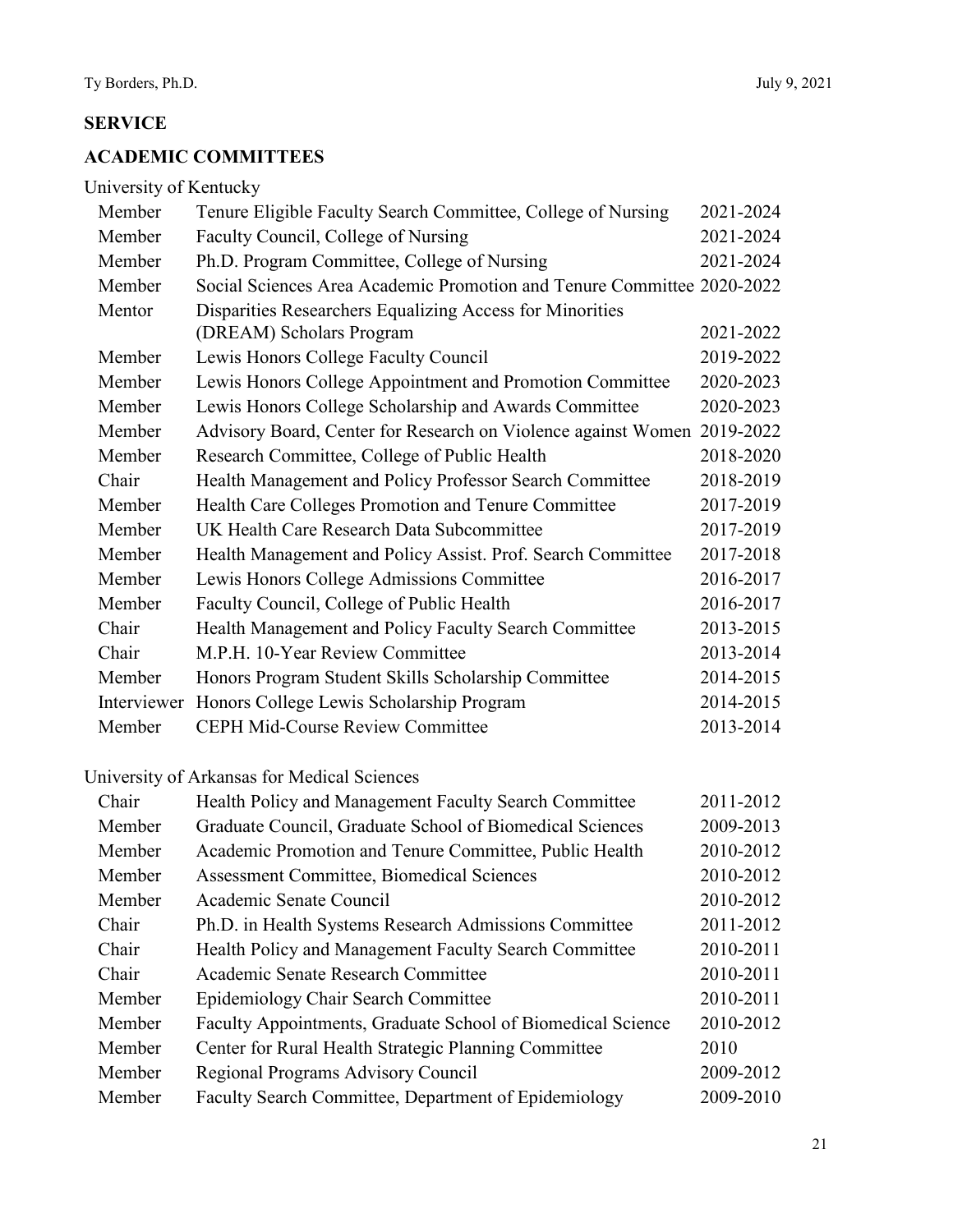|                 | Reviewer Arkansas Center for Health Disparities Pilot Grant Program | 2009      |
|-----------------|---------------------------------------------------------------------|-----------|
| Member          | Ph.D. in Health Systems Research Admissions Committee               | 2006-2010 |
| Parliamentarian | Academic Senate                                                     | 2006-2008 |

| Texas Tech University School of Medicine and College of Business Administration |                                                          |           |
|---------------------------------------------------------------------------------|----------------------------------------------------------|-----------|
| Chair                                                                           | Medical Education Year 1 Education Policy Committee      | 2003-2004 |
| Member                                                                          | <b>Medical Education Policy Committee</b>                | 2001-2004 |
| Member                                                                          | Graduate School Student Recruitment Committee            | 2002-2004 |
| Member                                                                          | Graduate Council, Graduate School of Biomedical Sciences | 2000-2004 |
| Member                                                                          | Chancellor's Council                                     | 2000-2004 |
| Member                                                                          | <b>Medical Education Policy Committee</b>                | 2001-2003 |
| Chair                                                                           | <b>Medical Education Grant Committee</b>                 | 2003      |
| Chair                                                                           | Technology Subgroup, Medical Education Summit            | 2002      |
| Member                                                                          | <b>Admissions Committee</b>                              | 1999-2001 |
| Member                                                                          | <b>LCME Reaccreditation Research Committee</b>           | 1999-2000 |
| Member                                                                          | Curriculum Committee, M.B.A. in Health Org. Management   | 1999-2000 |
| Member                                                                          | Admissions Committee, M.D./ M.B.A. Program               | 1999-2001 |
| Member                                                                          | <b>ACHESA Reaccreditation Committee</b>                  | 2000      |
| Member                                                                          | Evidence-Based Medicine Education Committee              | 2000      |

### **SERVICE TO PROFESSION**

## **JOURNAL EDITORSHIPS AND EDITORIAL BOARDS**

| Editor, The Journal of Rural Health                                            | 2009-     |
|--------------------------------------------------------------------------------|-----------|
| (scholarly publication of the 22,000 member National Rural Health Association; |           |
| citation impact factor has increased from 1.11 in 2009 to 4.33 in 2021 and     |           |
| ranked #9 among 88 Health Policy and Services journals)                        |           |
| Editorial Board Member, The Journal of Rural Health                            | 2007-2008 |
| Advisory Board Member, <i>Public Health Reports</i>                            | 2006-2009 |
| Editorial Board Member, Texas Journal of Rural Health                          | 2003-2004 |

## **JOURNAL REVIEWER**

| <b>Addiction</b>                                         | 2010            |
|----------------------------------------------------------|-----------------|
| <b>Addictive Behaviors</b>                               | 2020            |
| American Journal of Preventive Medicine                  | 2004-2005, 2017 |
| <b>BMC Health Services Research</b>                      | 2004, 2006-2007 |
| <b>BMC Public Health</b>                                 | 2006            |
| Canadian Medical Association Journal                     | 2008            |
| Current Medical Research & Opinion                       | 2006, 2010      |
| Frontiers in Public Health Services and Systems Research | 2013            |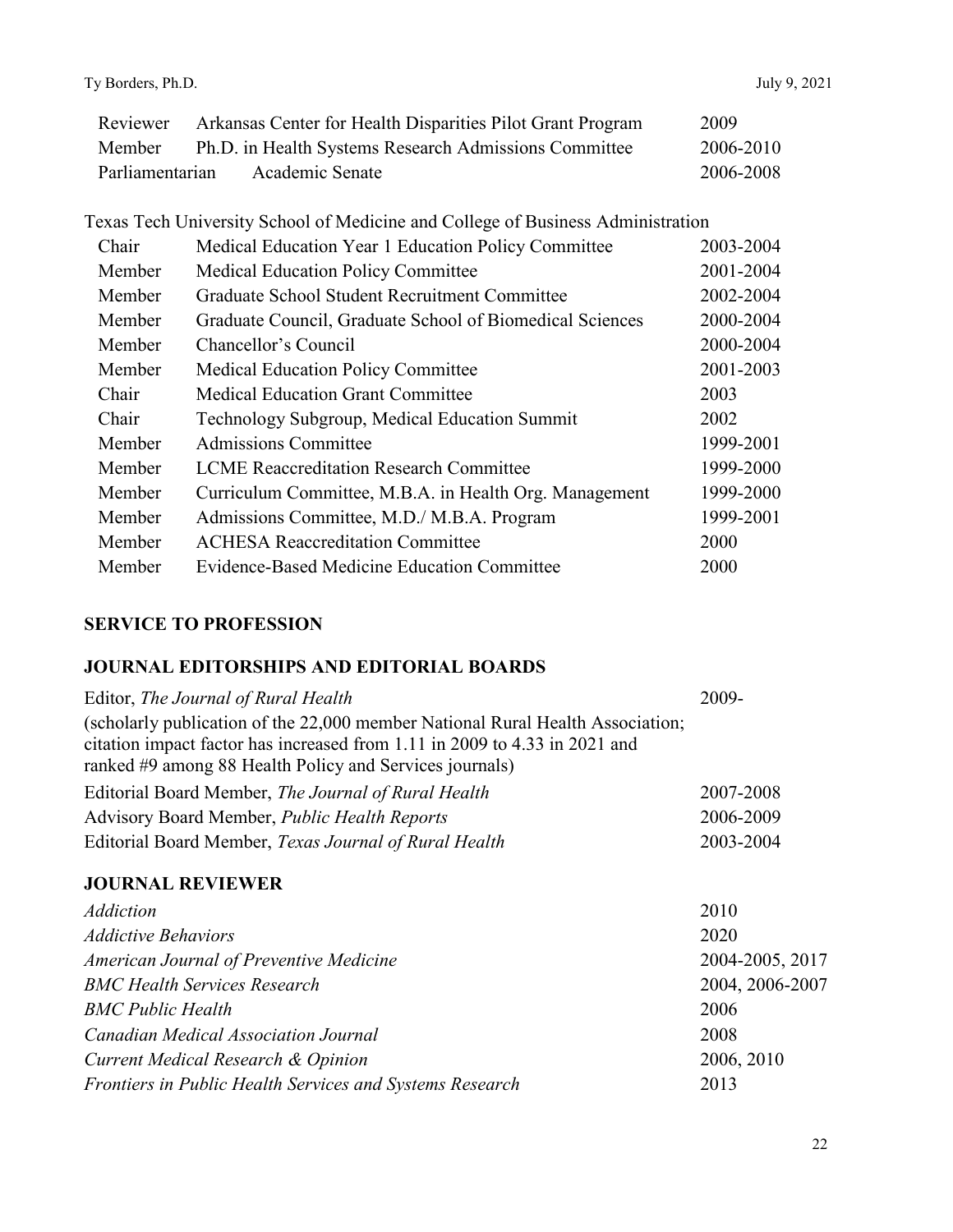| Ty Borders, Ph.D.                                         | July 9, 2021                |
|-----------------------------------------------------------|-----------------------------|
| Health Affairs                                            | 2019                        |
| Health Care Management Review                             | 2000                        |
| International Journal for Quality in Health Car           | 2004                        |
| Journal of Aging & Health                                 | 2005                        |
| Journal of Aging & Physical Activity                      | 2005                        |
| Journal of the American Women's Medical Association       | 2004                        |
| Journal on Drug Issues                                    | 2009                        |
| Journal of General Internal Medicine                      | 2005, 2007                  |
| Journal of Gerontology: Social Sciences                   | 2004                        |
| Journal of Primary Care and Community Health              | 2010, 2017                  |
| Journal of Rheumatology                                   | 2006                        |
| Journal of Studies on Alcohol and Drugs                   | 2010, 2015, 2017            |
| Journal of Substance Abuse Treatment                      | 2018                        |
| <b>Medical Care</b>                                       | 2000-2008, 2015, 2018, 2020 |
| <i>Obesity</i>                                            | 2006                        |
| Preventive Medicine                                       | 2000-2003, 2006             |
| Psychiatric Services                                      | 2006-2008                   |
| <b>Public Health Reports</b>                              | 2005-2008                   |
| <b>Rural Sociology</b>                                    | 2014, 2015                  |
| Social Science & Medicine                                 | 2004                        |
| Texas Journal of Rural Health                             | 2000-2004                   |
| The Journal of Rural Health                               | 2000-                       |
| <b>EXTERNAL REVIEWER FOR FACULTY PROMOTION AND TENURE</b> |                             |
| Indiana University/Purdue University at Indianapolis      | 2019                        |
| University of Washington                                  | 2019                        |
| University of California Riverside                        | 2019                        |
| University of Iowa                                        | 2018                        |
| University of Georgia                                     | 2018                        |
| University of North Dakota                                | 2018                        |
| University of Arkansas for Medical Sciences               | 2018                        |
| Weill Cornell Medical College                             | 2017                        |
| Indiana University                                        | 2016                        |
| <b>Washington State University</b>                        | 2015                        |
| University of Nebraska Medical Center                     | 2014                        |
| University of North Carolina                              | 2013                        |
| University of Kentucky                                    | 2014                        |
| University of Illinois at Chicago                         | 2014                        |
| American University of Beirut                             | 2013, 2010                  |
| University of South Carolina                              | 2011                        |
| University of Alabama at Birmingham                       | 2011                        |
| West Virginia University                                  | 2011                        |